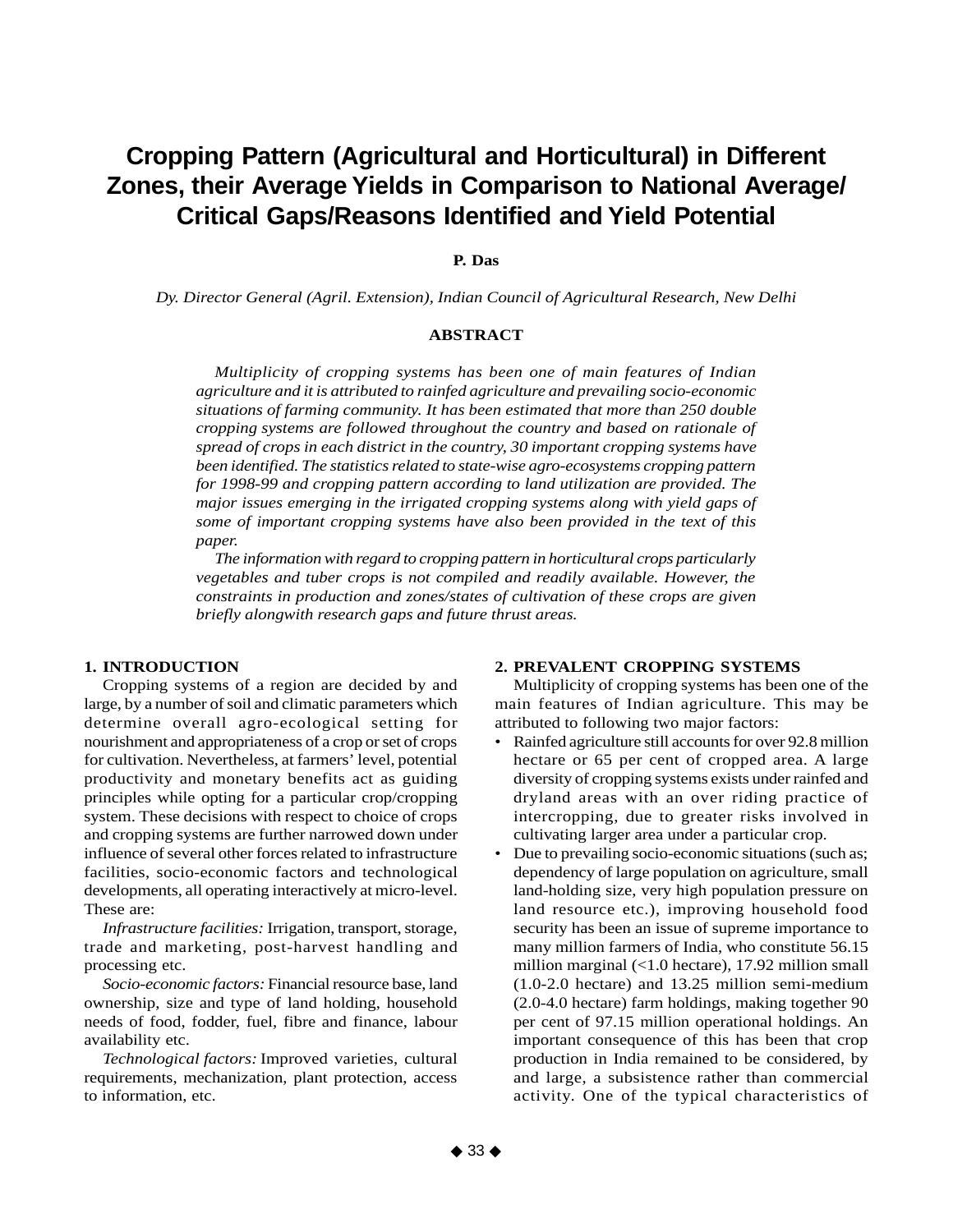subsistence farming is that most of the farmers resort to grow a number of crops on their farm holdings, primarily to fulfill their household needs and follow the practice of rotating a particular crop combination over a period of 3-4 years interchangeably on different farm fields.

Under influence of all above factors, cropping systems remain dynamic in time and space, making it difficult to precisely determine their spread using conventional methods, over a large territory. However, it has been estimated that more than 250 double cropping systems are followed through out the country. Based on rationale of spread of crops in each district in the country, 30 important cropping systems have been identified. These are; rice-wheat, rice-rice, rice-gram, rice-mustard, rice-groundnut, rice-sorghum, pearlmillet-gram, pearlmillet-mustard, pearlmillet-sorghum, cotton-wheat, cotton-gram, cotton-sorghum, cotton-safflower, cottongroundnut, maize-wheat maize-gram, sugarcane-wheat, soybean-wheat, sorghum-sorghum, groundnut-wheat, sorghum-groundnut, groundnut-rice, sorghum-wheat, sorghum-gram, pigeonpea-sorghum, groundnutgroundnut, sorghum-rice, groundnut-sorghum and soybean-gram.

# **3. CROPPING SYSTEMS OF IRRIGATED ECOSYSTEM**

Depending upon the natural water resources, each region has certain area under irrigated agriculture. But, broadly considering, two distinct irrigated ecosystems emerge. One is Indo-Gangetic Plain region comprising the states of Punjab, Haryana, plains of Uttar Pradesh, Bihar and plains of Jammu & Kashmir. The other ecosystem may be carved out of coastal areas of Andhra Pradesh and Tamil Nadu. At present 51 million hectare net-cropped area is irrigated by different sources, which constitutes about 35 per cent of net cultivated area. Estimates indicate that more than 56 per cent of total food grain comes from irrigated ecosystem while progress has been considerably sluggish in rain fed agriculture which still accounts for 92.8 million hectare or 65 per cent of net area sown and contributes only 44 per cent to national food grain production. If past trends are any indication, it may be visualized that in future also the major gain in production, at least 80 per cent of the incremental food needs required by 2025, has to come from irrigated ecosystem where new genotypes and intensive fertilizer use will continue to play dominant role in enhancing crop productivity.

The principal crops having sizeable percentage of area under irrigation in the country are; sugar cane (87.9%), wheat (84.3%), barley (60.8%), rapeseed

and mustard (57.5%), rice (46.8%), tobacco (41.2%), cotton (33.2%), chickpea (21.9%), maize (21.8%) and groundnut (19.2%). Among the states, Punjab ranks first with 94.6 per cent cropped area under irrigation followed by Haryana (76.4%) and Uttar Pradesh (62.3%). The statistics related to state-wise agroecosystems cropping pattern for 1998-99 and cropping pattern according to land utilization are given in the following Tables:

# **4. ISSUES IN IRRIGATED CROPPING SYSTEMS**

The major issues emerging in the irrigated cropping systems may be categorized into two groups; i.e., general and system specific.

# **General Issues**

## **Resource characterization**

Adequate information is lacking on site-specific characterization of land and water resources and climatic parameters, which is crucial for efficient land use planning and resource deployment.

## **Farmer's Participation**

To develop and improve upon existing agrotechnologies, it needs to be acknowledged that involvement of farmers in conceptualization and extension of technologies is of paramount importance. But in the past, a critical lacuna in agricultural research approach has been inadequate effort or lack of mechanisms to build up research programmes that take into account the experience and knowledge base that exists within the farming community. The farm family had never been the focal point of investigations. This top down approach of agricultural scientists had given a poor perception of the problems that they tried to solve. Nevertheless, it needed to be considered an integral component of cropping/farming systems research, particularly applied aspects of it.

# **5. CROPPING SYSTEMS ORIENTED PRODUCTION TECHNOLOGY**

The past approach for agricultural research and development had been component based. It is indeed due to this piecemeal approach, that farmers have to encounter increasingly acute problems in managing and protecting natural resources and the environment. It has been hardly realized that field problems to which solutions are sought are rarely amenable to solutions through a single component/discipline oriented research. System oriented production research is needed to be strengthened as it is essential for maximizing land productivity by harnessing synergies generated through various interactions in soil-crop systems. Cropping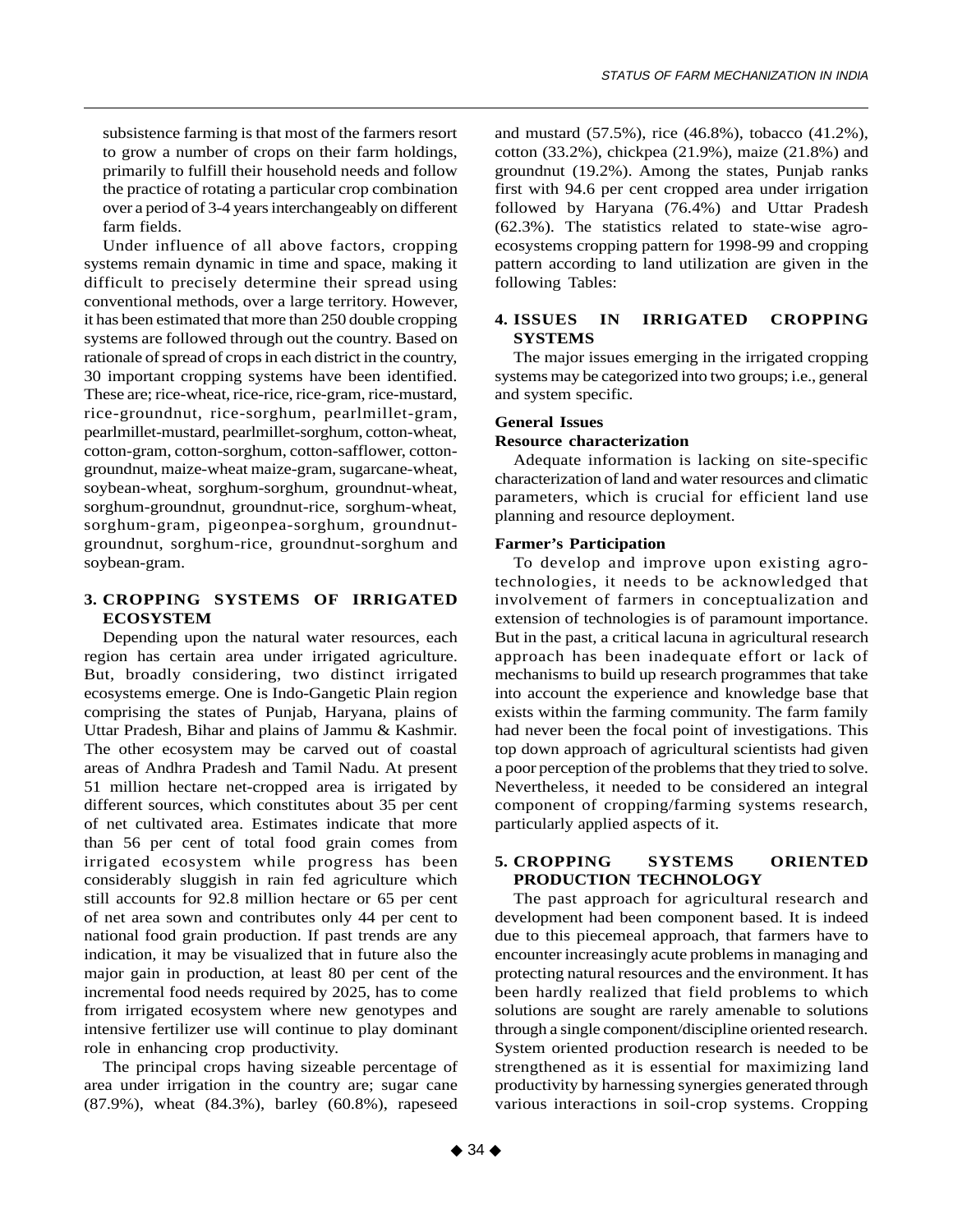|                                           |      |             |      |       |       |                            |      |      |        |                      |                           | Acreage = Million hectare |                |
|-------------------------------------------|------|-------------|------|-------|-------|----------------------------|------|------|--------|----------------------|---------------------------|---------------------------|----------------|
| States/<br>Agro -Ecosystem                | Rice | Wheat Jowar |      | Bajra | Maize | Other<br>Coarse<br>Cereals | Gram | Tur  | Pulses | Other Ground-<br>nut | Rape<br>seed &<br>Mustard | Other<br><b>Oilseeds</b>  | Sugar-<br>cane |
| Andhra Pradesh<br>(Semi-arid)             | 9.2  | Neg.        | 7.9  | 1.3   | 6.7   | 5.1                        | 1.7  | 11.2 | 6.6    | 25.6                 | Neg.                      | 10.3                      | 5.1            |
| Assam (Humid)                             | 5.4  | Neg.        | Neg. | Neg.  | Neg.  | Neg.                       | Neg. | Neg. | Neg.   | Neg.                 | 4.4                       | 1.2                       | 0.7            |
| Bihar (Sub- Humid)                        | 11.4 | 7.7         | Neg. | Neg.  | 11.3  | 2.9                        | 1.5  | 2.0  | 3.8    | Neg.                 | 1.5                       | 0.8                       | 2.7            |
| Gujarat (Arid &<br>Semi-arid)             | 1.4  | 2.6         | 2.4  | 11.2  | 6.7   | 5.8                        | 1.7  | 10.4 | Neg.   | 25.6                 | 5.5                       | 11.1                      | 4.9            |
| Haryana (Arid)                            | 2.4  | 8.0         | Neg. | 6.6   | Neg.  | 2.7                        | 4.3  | 1.2  | 1.8    | Neg.                 | 7.4                       | 2.1                       | 3.2            |
| <b>Himachal Pradesh</b><br>(Humid)        | Neg. | 1.4         | Neg. | Neg.  | 5.1   | 1.2                        | Neg. | Neg. | Neg.   | Neg.                 | Neg.                      | Neg.                      | Neg.           |
| Jammu & Kashmir<br>(Humid)                | 0.6  | 0.9         | Neg. | Neg.  | 5.1   | 1.2                        | Neg. | Neg. | Neg.   | Neg.                 | Neg.                      | Neg.                      | Neg.           |
| Karnataka (Arid &<br>Semi Arid)           | 3.2  | Neg.        | 18.5 | 4.5   | 8.2   | 13.1                       | 4.3  | 13.5 | 7.6    | 16.2                 | Neg.                      | 9.7                       | 7.6            |
| Kerala (Coastal)                          | 0.8  | Neg.        | Neg. | Neg.  | Neg.  | Neg.                       | Neg. | Neg. | Neg.   | Neg.                 | Neg.                      | Neg.                      | Neg.           |
| Madhya Pradesh<br>(Semi-arid)             | 11.9 | 17.0        | 8.1  | 1.5   | 14.0  | 9.4                        | 31.7 | 11.5 | 21.2   | 3.4                  | 10.5                      | 23.1                      | 1.2            |
| Maharashtra (Semi-<br>arid & Coastal)     | 3.3  | 3.7         | 47.9 | 19.0  | 4.6   | 24.0                       | 10.7 | 29.1 | 14.7   | 6.9                  | Neg.                      | 10.0                      | 13.0           |
| Orissa (Sub-humid)                        | 10.0 | Neg.        | Neg. | Neg.  | 0.8   | 0.6                        | 0.4  | 4.0  | 3.1    | 3.1                  | Neg.                      | 1.4                       | 0.5            |
| Punjab (Semi-arid)                        | 5.7  | 12.2        | Neg. | Neg.  | 2.5   | 0.6                        | 0.1  | Neg. | Neg.   | Neg.                 | 1.1                       | 0.7                       | 2.5            |
| Rajasthan (Arid &<br>Semi-arid)           | Neg. | 10.1        | 5.4  | 44.9  | 15.6  | 19.9                       | 33.5 | Neg. | 19.5   | 4.3                  | 45.5                      | 16.1                      | 0.5            |
| Tamil Nadu (Semi-arid<br>& Coastal)       | 5.4  | Neg.        | 5.0  | 2.2   | Neg.  | 3.6                        | Neg. | 3.2  | 4.3    | 14.4                 | 16.8                      | 4.9                       | 8.6            |
| Uttar Pradesh (Semi-<br>arid & Sub-humid) | 13.3 | 33.7        | 3.3  | 8.6   | 14.8  | 8.9                        | 9.8  | 12.1 | 11.4   | 1.6                  | 5.2                       | 6.0                       | 48.3           |
| West Bengal (Humid)                       | 13.2 | 1.4         | Neg. | Neg.  | 0.7   | 0.2                        | 0.2  | Neg. | 0.8    | Neg.                 | Neg.                      | 1.8                       | 0.7            |
| Others                                    | 0.8  | 1.5         | 1.4  | 0.2   | 3.8   | 0.7                        | Neg. | 1.7  | 1.6    | 0.8                  | 2.7                       | 0.8                       | 0.5            |
| All India Acreage                         | 44.6 | 27.40       | 9.98 | 9.28  | 29.54 | 29.54                      | 8.41 | 3.47 | 23.82  | 7.57                 | 6.60                      | 26.71                     | 4.08           |

## Table 1. State-wise Agro-Ecosystems Cropping Pattern for 1998-99 (% of the total cultivated area of the country)

Neg. = Negligible

Source : Agricultural Statistics at a Glance 2000, Directorate of Economics and Statistics, Department of Agriculture & Cooperation, Ministry of Agriculture, Government of India, New Delhi.

system approach of resource management has been showing immense potential in enhancing resource use efficiencies and pest management.

#### attributable to:

i. Excessive use of water due to -

- improper leveling of fields coupled with improper application methods, even in agriculturally advanced areas, and
- faulty pricing policy for electricity and canal water leading to over irrigation.
- ii. Non-adoption of appropriate cropping systems. For

#### **Low Water Use Efficiency**

Despite the fact that water is a precious and scarce resource, its application and use efficiencies have been quite low. Low water use efficiency is apparently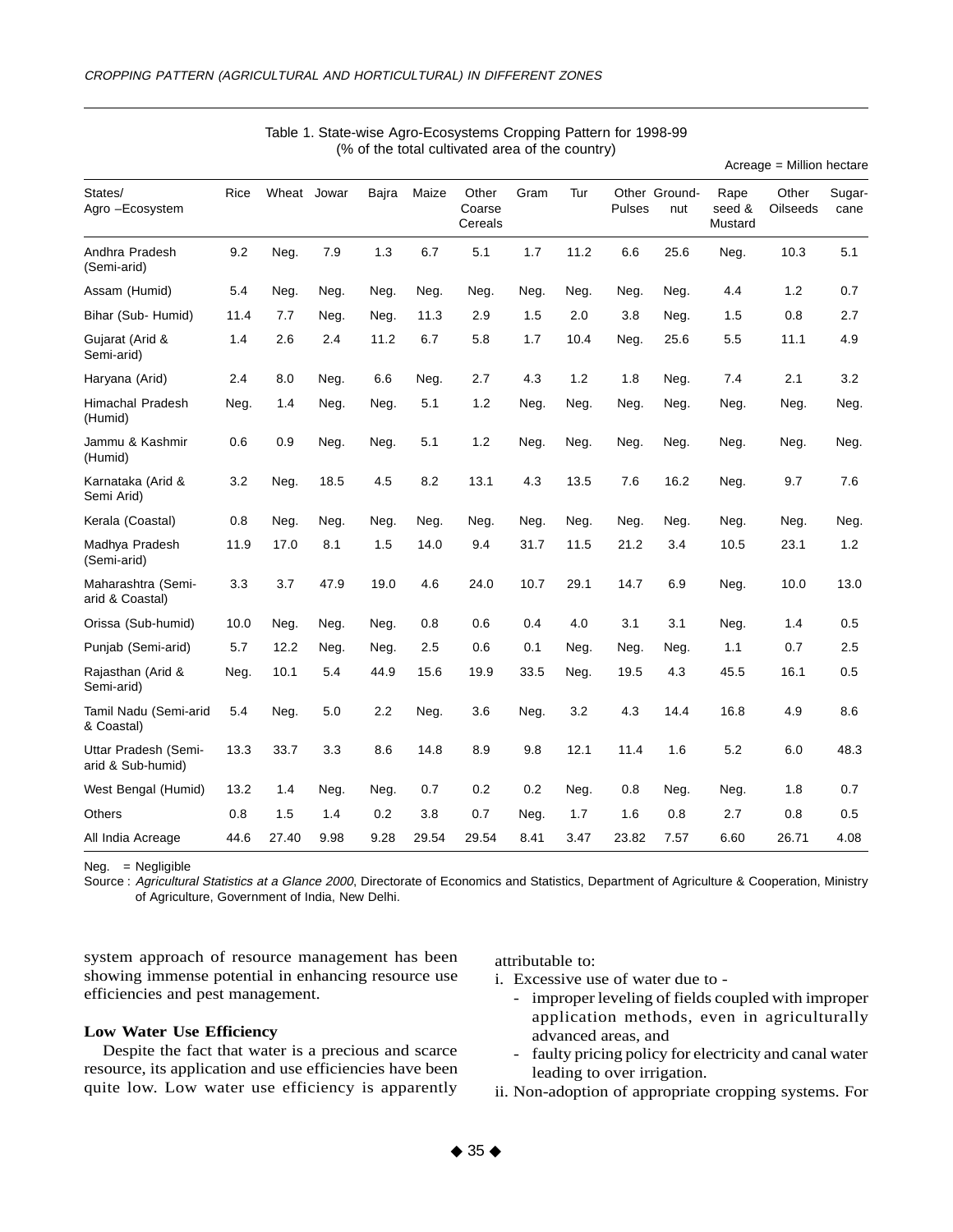|    | Crops                                               | 1996-97             |                          | 1997-98             |                                  |    | Crops                                  | 1996-97             |                          | 1997-98             |                                  |
|----|-----------------------------------------------------|---------------------|--------------------------|---------------------|----------------------------------|----|----------------------------------------|---------------------|--------------------------|---------------------|----------------------------------|
|    |                                                     | Area<br>$(000'$ ha) | % share of<br>total area | Area<br>$(000'$ ha) | % share of<br>total sown<br>area |    |                                        | Area<br>$(000'$ ha) | % share of<br>total area | Area<br>$(000'$ ha) | % share of<br>total sown<br>area |
|    | 1                                                   | 2                   | 3                        | 4                   | 5                                |    | $\mathbf{1}$                           | 2                   | 3                        | 4                   | 5                                |
| ı. | <b>Food Crops</b><br>1. Total Food<br><b>Grains</b> | 140055<br>125119    | 73.87<br>65.99           | 140046<br>125004    | 73.41<br>65.53                   |    | Onion<br>Others<br>5. Other food crops | 407<br>2459<br>58   | 0.21<br>1.39<br>0.03     | 384<br>2483<br>58   | 0.20<br>1.30<br>0.03             |
|    | (A) Cereals                                         | 101852              | 53.72                    | 101262              | 58.08                            |    |                                        |                     |                          |                     |                                  |
|    | & millets<br>Rice                                   | 43497               | 22.94                    | 43476               | 22.79                            | Ш. | Non food crops<br>1. Oil seeds         | 49537<br>28213      | 26.13<br>14.88           | 50716<br>28754      | 26.59<br>15.07                   |
|    | Jowar                                               | 11506               | 6.07                     | 10796               | 5.66                             |    | Groundnut                              | 7713                | 4.07                     | 7245                | 3.79                             |
|    | Bajra                                               | 10258               | 5.42                     | 9669                | 5.06                             |    | Castor seed                            | 783                 | 0.41                     | 641                 | 0.34                             |
|    | Maize                                               | 6398                | 3.37                     | 6420                | 3.37                             |    | Sesamum                                | 2114                | 1.12                     | 1877                | 0.98                             |
|    | Ragi/Marua                                          | 1836                | 0.97                     | 1756                | 0.92                             |    | (Till or Gingelly)                     |                     |                          |                     |                                  |
|    | Wheat                                               | 25955               | 13.69                    | 26704               | 14.00                            |    | Rapeseed &                             | 6201                | 3.27                     | 6700                | 3.51                             |
|    | <b>Barley</b>                                       | 767                 | 0.40                     | 871                 | 0.46                             |    | Mustard                                |                     |                          |                     |                                  |
|    | Other cereals                                       | 1635                | 0.86                     | 1570                | 0.82                             |    | Linseed                                | 783                 | 0.41                     | 794                 | 0.42                             |
|    | & millets                                           |                     |                          |                     |                                  |    | Coconut                                | 1676                | 0.88                     | 1723                | 0.90                             |
|    | (B) Pulses                                          | 23267               | 12.27                    | 23742               | 12.45                            |    | Niger seed                             | 536                 | 0.28                     | 546                 | 0.29                             |
|    | Gram                                                | 7095                | 3.74                     | 7735                | 4.05                             |    | Safflower                              | 713                 | 0.38                     | 627                 | 0.33                             |
|    | Tur (Arhar)                                         | 3501                | 1.85                     | 3366                | 1.76                             |    | Soybean                                | 5445                | 2.87                     | 5987                | 3.14                             |
|    | <b>Other Pulses</b>                                 | 12671               | 6.68                     | 12641               | 6.62                             |    | Sunflower                              | 1980                | 1.04                     | 1953                | 1.02                             |
|    | 2. Sugar                                            | 4506                | 2.38                     | 4316                | 2.26                             |    | Others                                 | 200                 | 0.11                     | 661                 | 0.35                             |
|    | Sugarcane                                           | 4440                | 2.34                     | 4252                | 2.23                             |    | 2. Fibres                              | 10381               | 5.47                     | 10083               | 5.29                             |
|    | <b>Others</b>                                       | 66                  | 0.04                     | 64                  | 0.03                             |    | Cotton                                 | 9160                | 4.83                     | 8877                | 4.56                             |
|    | 3. Condiments                                       | 2818                | 1.49                     | 2955                | 1.55                             |    | Jute                                   | 915                 | 0.48                     | 908                 | 0.48                             |
|    | & spices                                            |                     |                          |                     |                                  |    | Mesta                                  | 204                 | 0.11                     | 202                 | 0.11                             |
|    | Pepper black                                        | 191                 | 0.11                     | 189                 | 0.10                             |    | Sunhemp                                | 64                  | 0.03                     | 57                  | 0.03                             |
|    | Chillies                                            | 952                 | 0.50                     | 854                 | 0.45                             |    | Others                                 | 38                  | 0.02                     | 39                  | 0.02                             |
|    | Ginger                                              | 77                  | 0.04                     | 81                  | 0.04                             |    | 3. Dyes & tanning                      | 30                  | 0.02                     | 32                  | 0.02                             |
|    | <b>Turmeric</b>                                     | 133                 | 0.07                     | 138                 | 0.07                             |    | material                               |                     |                          |                     |                                  |
|    | Cardamom                                            | 95                  | 0.04                     | 94                  | 0.05                             |    | Indigo                                 | 3                   | Neg.                     | 2                   | Neg.                             |
|    | Betel nuts                                          | 265                 | 0.14                     | 271                 | 0.14                             |    | Others                                 | 27                  | 0.02                     | 30                  | 0.02                             |
|    | <b>Others</b>                                       | 1105                | 0.58                     | 1328                | 0.70                             |    | 4. Drug, narcotics                     | 2190                | 1.16                     | 2199                | 1.15                             |
|    | 4. Total fruits &                                   | 7554                | 3.98                     | 7713                | 4.04                             |    | & plantation                           |                     |                          |                     |                                  |
|    | vegetable                                           |                     |                          |                     |                                  |    | crops                                  |                     |                          |                     |                                  |
|    | (i) Total fruits                                    | 3076                | 1.62                     | 3260                | 1.71                             |    | Opium                                  | 23                  | 0.01                     | 13                  | 0.01                             |
|    | (A) Fresh fruits                                    | 2531                | 1.33                     | 2690                | 1.41                             |    | Tobacco                                | 454                 | 0.24                     | 465                 | 0.24                             |
|    | Mangoes                                             | 1043                | 0.55                     | 1111                | 0.58                             |    | Cinchona                               | $\overline{7}$      | Neg.                     | 7                   | Neg.                             |
|    | Citrus fruits                                       | 274                 | 0.14                     | 315                 | 0.17                             |    | Indian hemp                            | (a)                 | Neg.                     | (a)                 | Neg.                             |
|    | Banana                                              | 435                 | 0.23                     | 460                 | 0.24                             |    | Tea                                    | 471                 | 0.25                     | 475                 | 0.25                             |
|    | Grapes                                              | 37                  | 0.02                     | 36                  | 0.02                             |    | Coffee                                 | 302                 | 0.16                     | 304                 | 0.16                             |
|    | Pome fruits                                         | 93                  | 0.05                     | 116                 | 0.06                             |    | Rubber                                 | 514                 | 0.28                     | 523                 | 0.27                             |
|    | Papaya                                              | 51                  | 0.03                     | 54                  | 0.03                             |    | Others                                 | 419                 | 0.22                     | 412                 | 0.22                             |
|    | Apple                                               | 5                   | Neg.                     | 4                   | Neg.                             |    | 5. Fodder crops                        | 7981                | 4.21                     | 8937                | 4.68                             |
|    | Others                                              | 593                 | 0.31                     | 594                 | 0.31                             |    | 6. Green manure                        | 70                  | 0.04                     | 67                  | 0.04                             |
|    | (B) Dry fruits                                      | 545                 | 0.29                     | 570                 | 0.30                             |    | crops                                  |                     |                          |                     |                                  |
|    | Cashew nut                                          | 530                 | 0.28                     | 554                 | 0.21                             |    | 7. Other non-                          | 672                 | 0.35                     | 644                 | 0.34                             |
|    | Others                                              | 15                  | 0.01                     | 16                  | 0.01                             |    | food crops                             |                     |                          |                     |                                  |
|    | (ii) Vegetables                                     | 4478                | 2.26                     | 4453                | 2.23                             |    | Total area sown                        | 189592              | 100.00                   | 190762              | 100.00                           |
|    | Potato                                              | 1247                | 0.66                     | 1205                | 0.63                             |    | under all crops                        |                     |                          |                     |                                  |
|    | Tapioca                                             | 235                 | 0.12                     | 254                 | 0.13                             |    | $(I+II)$                               |                     |                          |                     |                                  |
|    | Sweet Potato                                        | 130                 | 0.07                     | 127                 | 0.07                             |    |                                        |                     |                          |                     |                                  |

Table 2. Cropping pattern according to land utilization statistics

Note: (a) Below 500 hectares; Neg.: Negligible

Source : Indian Agriculture in Brief, 27<sup>th</sup> edition, 2000. Directorate of Economics and Statistics, Department of Agriculture & Cooperation, Ministry of Agriculture, New Delhi.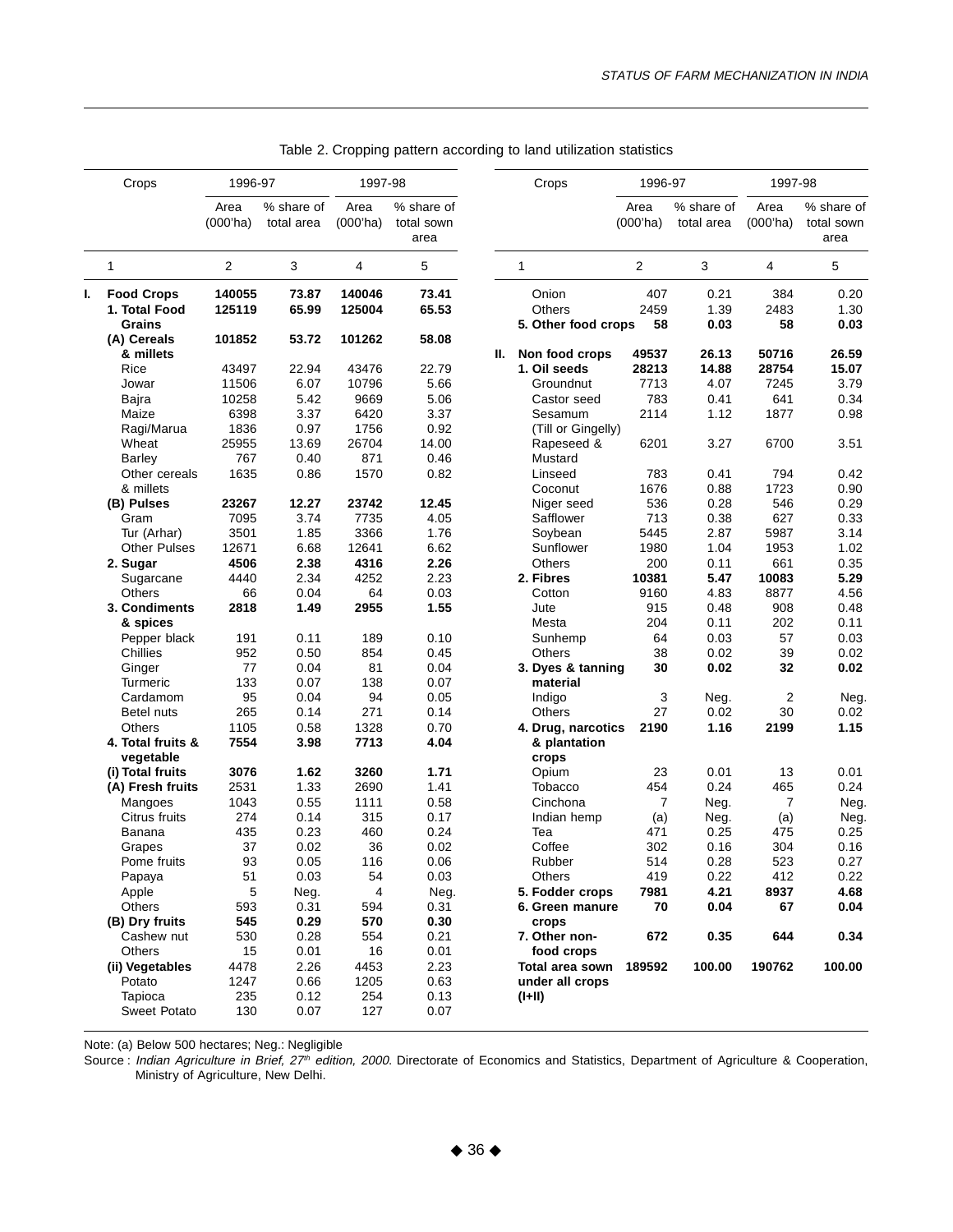example -

- extensive cultivation of rice in sandy soils of Punjab, and
- advancement of rice transplanting to April/May in Punjab and Haryana.

#### **Land Degradation Problem**

Soil salinity hazards due to ground water rise and impeded natural drainage in certain canal command areas are well known.

# **Indiscriminate Exploitation of Ground Water**

The excessive pumping of ground water for irrigation purposes in intensively cultivated areas of Punjab, Haryana and Western Uttar Pradesh has caused lowering down of the ground water table in certain pockets. Declining water tables not only raise production costs due to higher energy requirements for pumping water from greater depths but such rapid rates of decline spark serious questions about the long-term sustainability of rice-wheat system itself in these areas. Contrary to this, the vast potential of ground water in Eastern Uttar Pradesh, Bihar and adjoining areas remains untapped.

#### **In-efficient Land Use**

Diversion of highly productive irrigated land to nonagricultural uses; such as industry, housing etc., specially at rural-urban interface needs to be viewed seriously.

## **Decline in Factor Productivity**

Due to imbalance in fertilizer use, widespread deficiencies of secondary and micro-nutrients and reduced organic matter contents of cultivated lands, a declining trend for responses to nutrients, specially to nitrogen, in major cropping systems is being observed on farmers' fields. That is, to sustain earlier yield levels farmers need to apply higher fertilizer doses.

#### **Imbalance in Fertilizer Use**

The problem of imbalance in fertilizer use has been accentuated on three accounts

With intensive cropping, nutrient removal by crops from soil has far exceeded replenishment through fertilizers and manures. This is causing negative balance of nutrients in soil. And if this trend continues, a serious threat persists for sustainability of the major cropping systems of irrigated areas.

Due to continuous cereal-cereal cropping in most of the irrigated fertile lands during post green revolution period, multiple nutrient deficiencies have emerged. The long term experiments have clearly shown a decline in organic carbon, nitrogen and P in cereal-cereal intensive cropping.

Farmers have developed tendencies to use higher doses of nitrogenous fertilizers, may be because N is comparatively cheaper than P and K. This, therefore, has resulted in widening ratios of N:P and N:K to undesirable levels.

#### **Build up of Diseases/Pests**

With crop intensification under high input use, serious threats of occurrence and build up of some obnoxious pests and diseases have crept in. This factor again hinders the vertical growth and questions are being raised about the sustainability of the environment under intensive input use, which is otherwise needed for maximizing crop yields. Heavy infestation of *Phalaris minor* in continuous rice-wheat cropping system in north western plains is a glaring example.

# **Inadequate Considerations for Environmental Quality**

With a pressing need for producing more and more from less and less land resource, a serious threat is lurking upon the environmental quality. A potential danger may be envisioned in the form of pollution of natural water bodies and underground aquifers due to nitrate leaching and phosphates causing irreparable harm to natural ecosystems under high fertilizer use without improving their use efficiencies.

## **6. SPECIFIC ISSUES RELATING TO SOME IMPORTANT CROPPING SYSTEMS**

#### **Rice-Wheat**

Rice-Wheat system is the most widely adopted cropping system in the country and has become mainstay of cereal production. The states of Uttar Pradesh, Punjab, Haryana, Bihar, West Bengal and Madhya Pradesh are now the heart land of rice-wheat cropping system with an estimated area of 10.5 million hectares. Despite enormous growth of this cropping system in the country during the past few years, reports of stagnation in the productivity of these crops, with possible decline in production in future, have raised doubts on its sustainability. Important issues emerging as a threat to the sustainability of rice-wheat system are:

- Over mining of nutrients from soil,
- Disturbed soil aggregates due to puddling in rice
- Decreasing response to nutrients
- Declining ground water table
- Build up of diseases/pests
- Build up of *Phalaris minor*
- Low input use efficiency in north western plains
- Low use of fertilizer in eastern and central India
- Lack of appropriate varietal combination.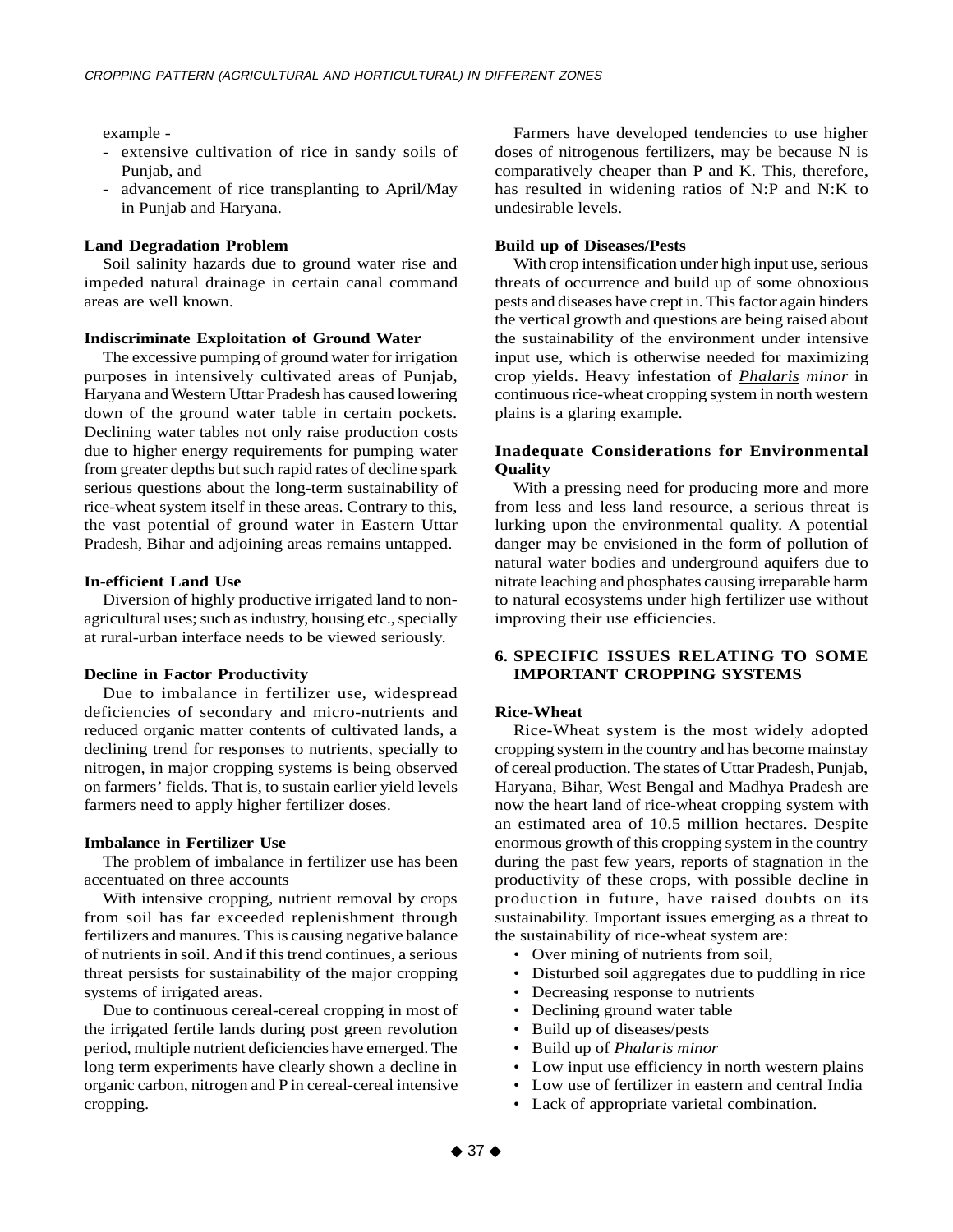• Shortage of labour during optimum period for transplanting paddy in Punjab

# **Rice-Rice**

Rice-rice is the popular cropping system in irrigated lands in humid and coastal ecosystems of Orissa, Tamil Nadu, Andhra Pradesh, Karnataka and Kerala and it is spread over an area of six million hectares. The major issues in sustaining productivity of rice-rice system are:

- i. Deterioration in soil physical conditions.
- ii. Micronutrient deficiency.
- iii. Poor efficiency of nitrogen use.
- iv. Imbalance in use of nutrients.
- v. Non-availability of appropriate transplanter to mitigate labour shortage during critical period of transplanting.
- vi. Build up of obnoxious weeds such as *Echinochloa crusgalli* and non-availability of suitable control measures.

In Kerala, reduction in area is mainly attributable to the conversion of paddy lands to more profitable and less labour intensive plantation estates. In Assam, low productivity under prevailing soil and climatic situations, poor drainage in submerged areas, low nutrient use and iron toxicity are some of the issues of concern. The other general issues of low productivity are build up of pests, diseases and weeds year after year and deterioration of soil health to a large extent.

## **Rice-Mustard**

From a view point of food security and national economy, rice-rapeseed/mustard may be considered as an important cropping system. In this cropping system, the yield of Rice is satisfactory in all ecosystems, however, wide variations in yield of mustard were recorded from one ecosystem to another. Nevertheless, adoption of appropriate high yielding rice and mustard varieties, adequately supported by improved production technology, ensures desired productivity of the system. Observed gaps suggest that scope exists for at least two

Table 3. Regional yield gap analysis for rice-mustard cropping system

| Eco-      |                 | Rice yield        |               | <b>Mustard Yield</b>                                                   |                   |          |  |  |
|-----------|-----------------|-------------------|---------------|------------------------------------------------------------------------|-------------------|----------|--|--|
| systems   | Techno-<br>logy | field/<br>control | Incre-<br>ase | Improved Farmer's Percent Improved Farmer's Percent<br>techno-<br>logy | field/<br>control | increase |  |  |
| Semi-arid | 6276            | 2534              | 148           | 874                                                                    | 298               | 193      |  |  |
| Sub-humid | 6695            | 1804              | 271           | 2262                                                                   | 446               | 407      |  |  |
| Humid     | 6742            | 2879              | 134           | 600                                                                    | 326               | 84       |  |  |
| Coastal   | 4538            | 2224              | 104           | 1397                                                                   | 238               | 487      |  |  |

Source: Annual Reports 1989-95. PDCSR. Modipuram.

fold increase in yields of rice and mustard in the system.

In general, with a medium or short duration high yielding rice variety, a successful mustard crop is possible. The mustard crop remains in field upto march and thereafter summer season can be best utilized by another crop to increase the productivity of the system.

#### **Rice-Groundnut**

Groundnut is basically a Kharif crop grown under rain fed environment, however, Rabi/summer groundnut is emerging as an important high value crop under assured irrigation environments. The productivity of Rabi/Summer groundnut is almost double of the yield obtained in Kharif season. It has become possible to grow groundnut on well drained low lying fertile lands after harvest of preceding rice crop under assured irrigation.

Rabi/summer groundnut is grown in Periyar, Chengalpattu, Salem, Thanjavur, Coimbatore, Madurai, Arcot and Tiruchirapalli distts. of Tamil Nadu; Nalgonda, Nellore, Chittor, Kurnool, Mehaboobnagar, Anantpur, Warangal, Prakasham of Andhra Pradesh and Krishna districts of Karnataka; Cuttack and Puri districts of Orissa; coastal districts of Konkan, Marathwada region, Satara, Sangli, Pune, Ahmednagar districts of Maharashtra and Junagarh district of Gujarat. The area under summer groundnut in general and rice groundnut sequence in particular is increasing fast in most of the west and east coastal districts of the country. Besides this, spread of groundnut in rice fallows would make rice-groundnut cropping system more sustainable and remunerative.

Diagnostic surveys carried out for regional yield gap analysis revealed that a yield gap of about 0.5 to 1.5 t/ ha exists between average yield of the region and yield obtained under improved practices for *Rabi*/Summer groundnut cultivation. Rainfall during September, soil type, selection of suitable early maturing varieties for rice and groundnut and agro-technologies developed to suit local conditions for rice-groundnut systems are important factors in achieving potential yield and to bridge the regional yield gaps in rice-groundnut sequence.

Excess rainfall received during September/October creates water-logging problems in medium and low lying fertile rice fields and affects groundnut yield adversely. Non release of irrigation water in time through canal system delays land preparation and sowing of groundnut after rice during Rabi season. Non-availability of adequate quantity of quality seeds of improved short duration bunch type groundnut varieties in time and high cost of seed are other factors, greatly limiting expansion of Rabi/summer groundnut area in rice growing tracts.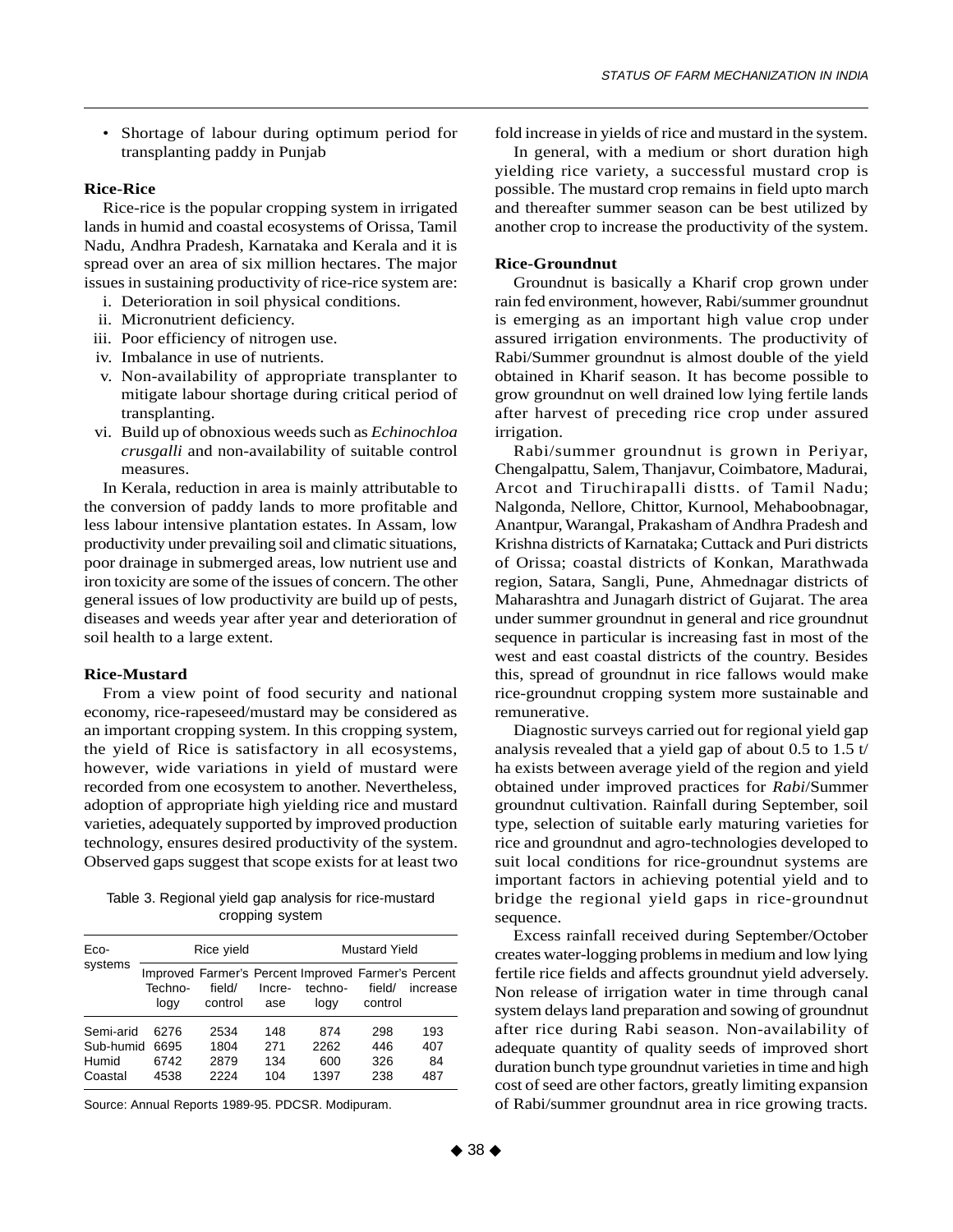#### **Rice-Pulses**

Rice-Pulses cropping system is a dominant crop rotation in Chhattisgarh, Orissa and parts of Bihar. The higher productivity of rice, the base crop in the system, is possible and also imperative for this region if suitable varieties of paddy and pulses along with proper management are considered.

Factors limiting productivity of this cropping system in the region are as follows:-

# A.Physical factors

- Droughts and erratic distribution of rainfall.
- Small area under assured irrigation.
- High percolation, resulting in heavy nitrogen losses in red sandy-loam soils, particularly *Bhata* soils.

## B. Input related factors

- Delayed and prolonged *biasi*/transplanting.
- Low coverage under high yielding varieties (HYVs).
- Little attention to timely weed control.
- Inadequate supply of quality seed.
- Little attention to disease/pest control.

## C. Social factors

- Low literacy.
- Large proportion of marginal and tribal farmers.
- Practices of animal grazing on agricultural lands.
- Low risk bearing capacity of farmers of the region.

#### **Pearl millet-Wheat**

The pearl millet-wheat is one of the most important cropping systems of the country and spreads over (i) arid eco-region comprising, western plain, Kachch and part of Kathiawar Peninsula having desert and saline soils and representing Gujarat, Rajasthan and Haryana; (ii) semi-arid eco-region comprising northern plains of Haryana, western Uttar Pradesh (Agra region) and central highlands including Aravallis, Banswara, Jaipur and Tonk districts of Rajasthan with alluvium derived soil and Gujarat plains and Kathiawar Peninsula – Gujarat state, having medium and deep black soil. Following issues are some of the concerns of sustainability:

- 1. Over mining of nutrients
- 2. Depleting soil fertility
- 3. Imbalance in fertilizer use
- 4. Decreasing response to nutrients
- 5. Lowering groundwater table
- 6. Build up of diseases/pests and weeds.

In pearl millet-wheat system, farmers are now realizing the need to replace pearl millet with more remunerative crops. Therefore, diversification may prove to be of paramount importance in several farming situations, not only in mitigating problems of soil health, but also from economics point of view.

#### **Pearl millet – Mustard**

Pearl millet during Kharif and rapeseed during Rabi have been the most important crops of dryland and/or areas with limited water availability under marginal land condition of north-west, west and central parts of India. In several parts of Haryana, Rajasthan, Uttar Pradesh and Madhya Pradesh where mono-cropping of pearl millet and mustard was most common, increase in irrigation facilities has made it possible to grow these crops in sequence. Although, exact statistics is not available but the area under pearl millet-mustard crop sequence is increasing year after year. Following are some of the concerns related to pearl millet-mustard sequential cropping system:-

- 1. Delayed sowing of mustard after harvesting pearl millet in October
- 2. Pearl millet in an exhaustive cereal crop and it depletes soil of essential nutrients
- 3. Non-application of sulphur in this area by farmers.
- 4. Shortage of farm machinery by the farmers in this area.
- 5. Build up of diseases by continuous cultivation of pearl millet – mustard sequence.

#### **Maize-Wheat**

Among maize-wheat growing areas, maize is the principal crop of Kharif season in northern hills of the country but plains of northern states like Uttar Pradesh, Rajasthan, Madhya Pradesh and Bihar also have sizeable acreage under this crop.

Results of national demonstrations and lab to land demonstrations clearly revealed that this system has a potential to produce 8-10 t/ha per year. However, experimental findings from various research stations revealed that a productivity of more than 10.5 t/ha per year  $(6.0 t+ 4.5t)$  may be realized under sub-montane conditions of Jammu. Likewise, a productivity of 7-8 t/ ha per year at Palampur,  $6.28$  t/ha per year  $(2.00 + 4.28)$ t) at Indore and more than 7 t/ha per year at Ludhiana has been recorded in maize-wheat system. Maximum yield research in maize-wheat sequence at Palampur has shown a potential of 14.21 t/ha per year by optimization of various resources like plant population, manures and fertilizers.

Poor maize-wheat yield has been reported from Andhra Pradesh, Assam, Gujarat, Madhya Pradesh, Maharashtra, Rajasthan, Tripura, Eastern Uttar Pradesh and Tamil Nadu. There are number of reasons for poor yield but the most significant are:

- 1. Sowing time
- 2. Poor plant population
- 3. Poor weed management
- 4. Poor use of organic and inorganic fertilizers.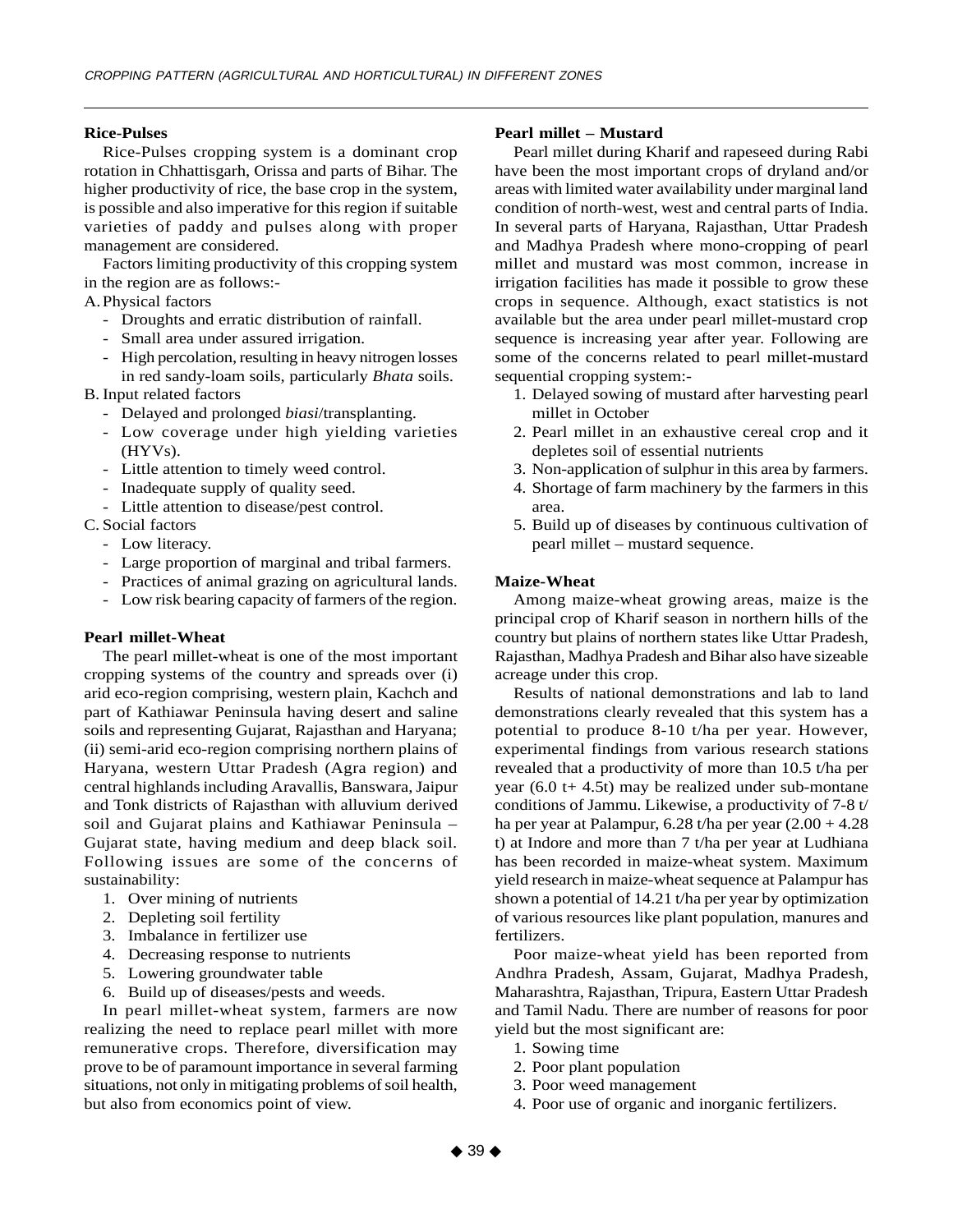5. Large area under rain fed.

As most of the area in maize-wheat system is in rain fed conditions when uncertainty of rainfall is a major limitation. This also acts as a deterrent to farmers to adopt intensive input use, leading to deterioration of soil health and depletion of major plant nutrients from soil. Farmers in general, tend to grow low yielding traditional varieties. Maize is a widely spaced crop and its cultivation on slopping fields leads to soil erosion, especially when sowing is not done across the slope, maize in very sensitive to water logging and drought. Any delay in weed control in maize can reduce the yield of the system significantly.

Declining yield trends in maize-wheat system under long term experiments have indicated that the system suffers due to emerging deficiencies of multiple nutrients. Continuously over-mining of nutrients from soil and imbalance on use of fertilizers in maize-wheat system are some of the many reasons for such decline.

#### **Sorghum-Wheat**

Sorghum-wheat is one of the most prevalent cropping system in Western regions of the Country, comprising eastern parts of Rajasthan, western and central parts of Madhya Pradesh, Western Marathwada and Vidarbha regions of Maharashtra, Sourthern Gujarat, Northern parts of Karnataka and Telangana region of Andhra Pradesh.

Out of the two component crops of the system, productivity of sorghum faces wide fluctuations due to some problems. Stiga, a parasitic weed is one of such problems hampering the productivity of sorghum. Top shoot borer and shoot fly are major insects affecting plant population and reducing yield levels considerably. Fluctuating market prices, usually discourage the sorghum growers, however, sorghum cultivation is indispensable as it is the most important source of fodder for cattle in this area.

#### **Sugarcane-Wheat**

Sugarcane is grown in about 3.4 million hectare. In north India (Uttar Pradesh, Punjab, Haryana and Bihar), which account for 68 per cent of the total area under sugarcane, sugarcane-ratoon-wheat is the most important crop sequence. The system is also gaining importance in Jorhat, Sibsagar and Sonitpur districts of Assam; Ahmedanagar and Kolhapur district of Maharashtra and Belgaum district of Karnataka. The other states where the system covers considerable area under sugarcanewheat are Haryana, Punjab, Madhya Pradesh and Rajasthan.

Problems in sugarcane-wheat system are:

i. Late planting of sugarcane as well as wheat.

- ii. Imbalance and inadequate use of nutrients. Since majority of farmers apply only N in sugar cane and the use of P and K is limited. The emerging deficiencies of P, K, S and micro-nutrients are limiting system productivity directly and through interactions with other nutrients.
- iii. Poor nitrogen use efficiency in sugarcane.
- iv. Low productivity of ratoon due to poor sprouting of winter harvested sugarcane in north India.
- v. Build up of *Trianthema partulacastrum and Cyprus rotundus in sugarcane.*
- vi. Stubble of sugarcane pose tillage problem for succeeding crops and need to be managed properly.

#### **Cotton-Wheat**

Cotton is widely grown in alluvial soils of north India (Punjab, Haryana, Rajasthan and Western Uttar Pradesh) and black cotton soils of central India (Andhra Pradesh, Tamil Nadu and Karnataka). With the availability of short duration varieties of cotton, cotton-wheat cropping system has become dominant in North. About 70-80 per cent area of cotton is covered under this system. In Central region also, wherever irrigation is available, cotton-wheat is practiced. The major issues of concern in cotton-wheat cropping system are:

- i. Delayed planting of succeeding wheat after harvest of cotton.
- ii. Stubbles of cotton create problem of tillage operations and poor tilth for wheat.
- iii. Susceptibility of high yielding varieties of cotton to boll worm and white fly and consequently high cost on their control leading to unsustainability.
- iv. Poor nitrogen use efficiency in cotton results in low productivity of the system.
- v. Appropriate technology for intercropping in widely spaced cotton is needed to be developed.

#### **Soybean – Wheat**

Soybean-wheat cropping system has emerged as an important cropping system only after 1980 with the introduction of soybean as a Kharif crop in wheat growing areas of the country particularly under irrigated ecosystem.

Constraints limiting the soybean production and productivity viz. a relatively recent introduction of soybean as a crop, limited genetic diversity, short growing period available in Indian latitudes, hindered agronomy/availability of inputs at farm level, rain fed nature of crop and water scarcity at critical stage of plant growth, insect pests and diseases, quality improvement problems, inadequate mechanization and partial adoption of technology by farmers have been identified.

The realized and realizable yield potential have shown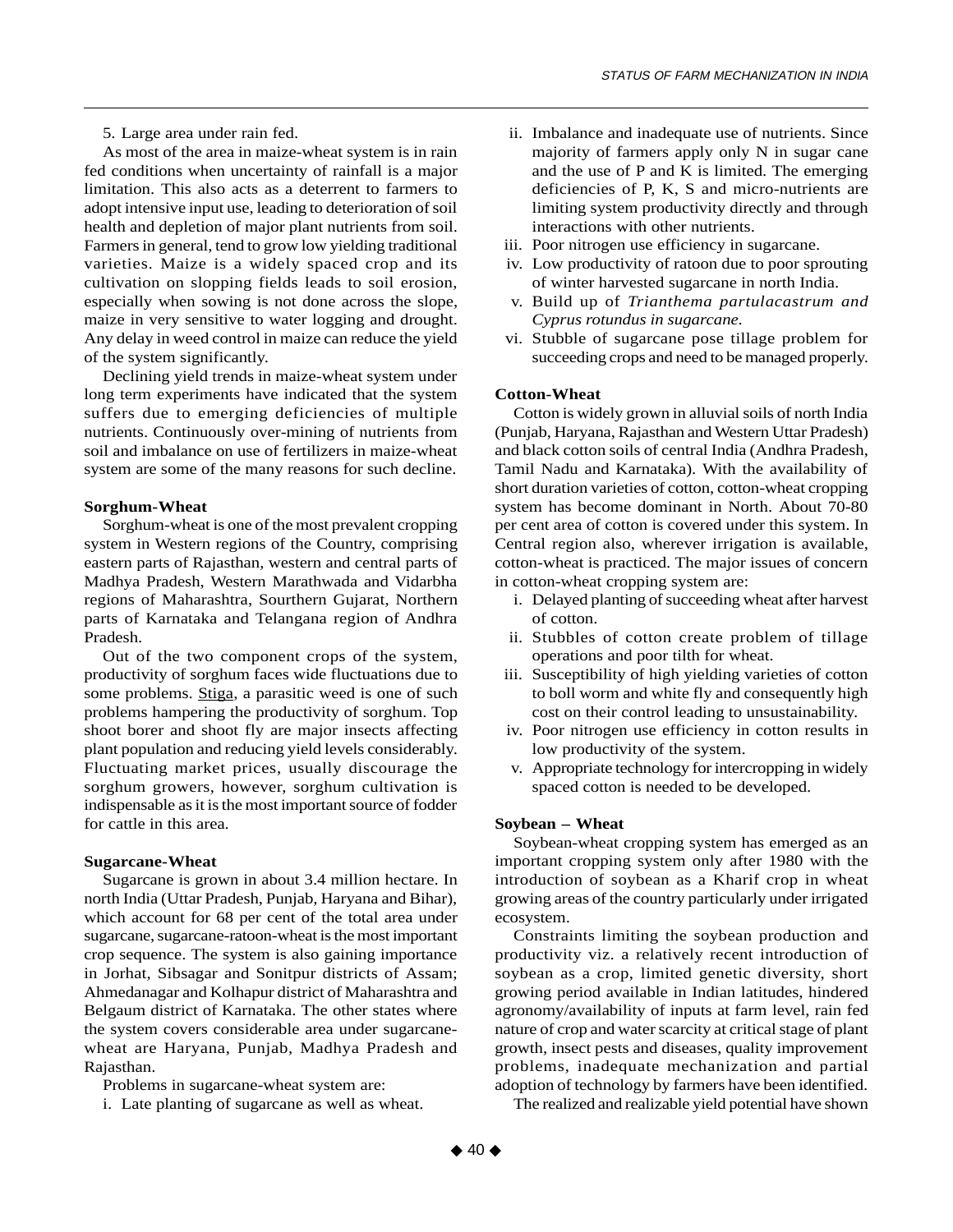that the nation-wide average realized yield obtained by adopting improved technology is about 2 t/ha in soybean as against one t/ha obtained under farmers' practices. It is, however, to be noted that yield level of 3 to 3.5 t/ha in individual farmer's fields is not so uncommon in southern Maharashtra, Malwa plateau and some areas of Rajasthan.

## **7. LEGUME BASED CROPPING SYSTEMS**

Legume crops (pulses and oilseeds) are popular for their suitability in different cropping systems. Recent advances in the development of large number of varieties of pulse and oilseed crops, varying largely for maturity duration, have made it possible to include them in irrigated crop sequences. The popular cropping systems are pigeon pea-wheat in Madhya Pradesh and groundnutwheat in Gujarat, Maharashtra and Madhya Pradesh and groundnut-sorghum in Andhra Pradesh and Karnataka.

The major issues in legume based cropping systems are:

- i. No technological breakthrough has been achieved so far in respect of yield barriers, particularly in legumes.
- ii. Susceptibility of the pulses to aberrant weather conditions especially water logging and adverse soils making them highly unstable in performance.
- iii. High susceptibility to diseases and pests.
- iv. Low harvest index, flower drop, indeterminate growth habit and very poor response to fertilizers and water in most of the grain legumes.
- v. Nutrient needs of the system have to be worked out considering N-fixation capacity of legume crops.

#### **Yield Gaps**

The yield gaps of some of the important cropping systems are given in the following tables:

Table 4. Yield gap of oilseed based cropping systems between farmer's method and improved method under different agro-ecosystems

| Agro-eco-<br>system/ | Cropping system<br>(Average over years) |                    | System yield,<br>(rice equivalent, t/ha) | Yield gap<br>(rice equip- |
|----------------------|-----------------------------------------|--------------------|------------------------------------------|---------------------------|
| Centre               |                                         | Farmer's<br>Method | Improved<br>Method                       | ment, t/ha)               |
| Arid                 |                                         |                    | Rapeseed & Mustard based                 |                           |
| Jodhpur              | Pearlmillet-Mustard<br>(4)              | 4.46               | 6.02                                     | 1.56                      |
|                      |                                         |                    | Sunflower based                          |                           |
| N. Kannada           | Maize-Sunflower<br>(2)                  | 6.90               | 8.10                                     | 1.20                      |
| Semi Arid            |                                         |                    |                                          |                           |
| Aligarh              | Maize-Mustard<br>(5)                    | 4.30               | 6.50                                     | 2.20                      |
| Badaun               | <b>Rice-Mustard</b><br>(2)              | 4.61               | 6.55                                     | 1.94                      |
|                      |                                         |                    | Groundnut based                          |                           |
| <b>Beed</b>          | Sorghum-Groundnut<br>(2)                | 5.70               | 6.30                                     | 0.80                      |
|                      |                                         |                    | Sunflower based                          |                           |
| <b>Beed</b>          | Sorghum-Sunflower<br>(4)                | 5.50               | 6.43                                     | 0.73                      |
|                      |                                         |                    | Soybean based                            |                           |
| Ujjain               | Soybean-Wheat<br>(2)                    | 8.90               | 12.90                                    | 4.00                      |
| Sub-humid            |                                         |                    | Groundnut based                          |                           |
| Mayurbhanj           | Rice-Groundnut<br>(4)                   | 6.95               | 11.00                                    | 4.05                      |
| Coastal              |                                         |                    | Groundnut based                          |                           |
| Puri                 | Rice-Groundnut                          | 6.90               | 11.30                                    | 4.40                      |

Source : Yadav, R.L., Prasad Kamta and Singh, A.K. (Editors), 1998. Predominant Cropping Systems of India: Technologies and Strategies, pp. 237. Project Directorate for Cropping Systems Research, Modipuram, Meerut-250110, India.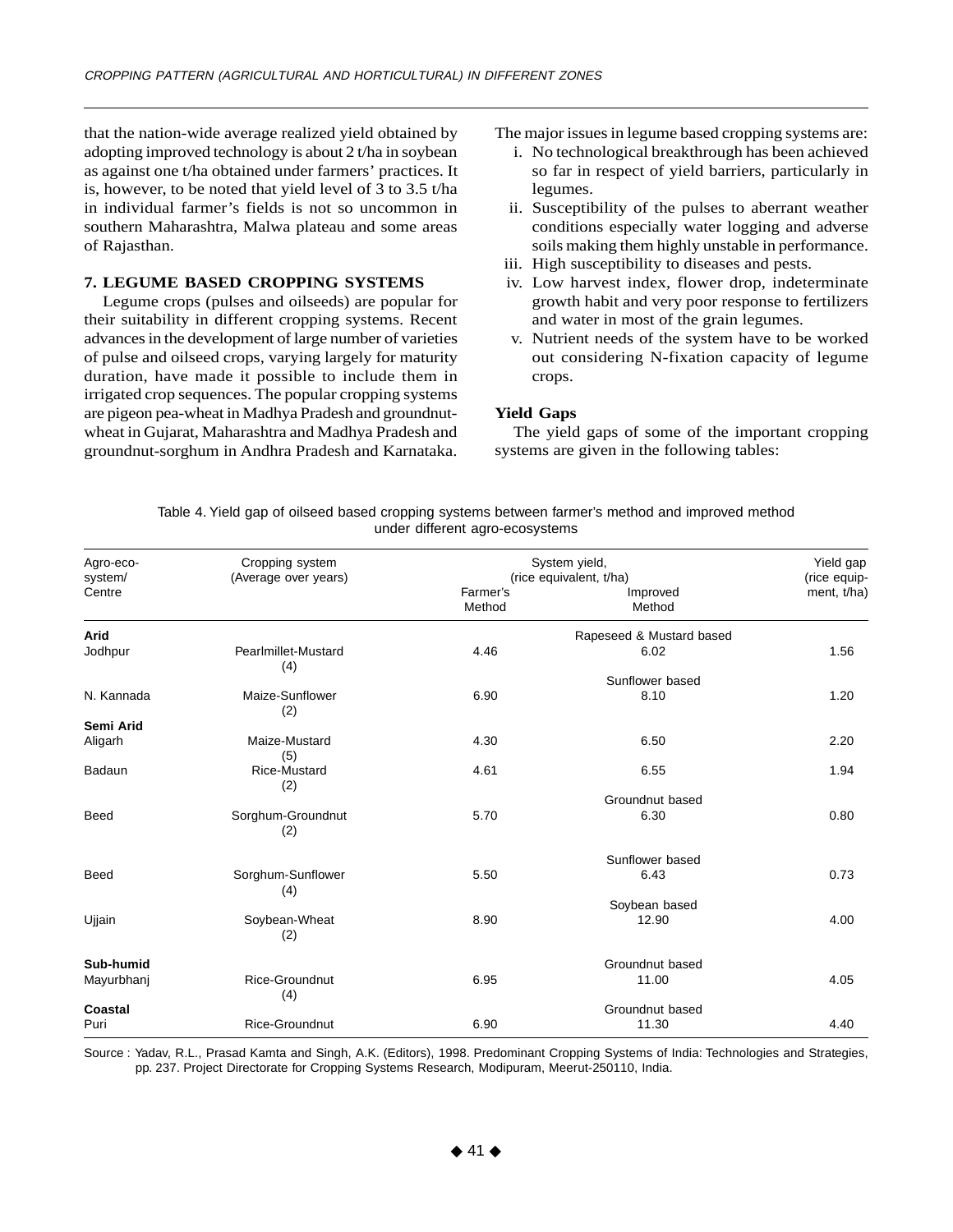| <b>Particulars</b>                                               | Punjab<br>(Semi-arid) | Haryana<br>(Arid) | West<br>Bengal<br>(Humid) | Madhya<br>Pradesh<br>(Semi-arid) | Gujarat<br>(Arid &<br>Semi-arid) | Himachal<br>Pradesh<br>(Humid) | Rajasthan<br>(Arid &<br>Semi-arid) | Bihar<br>(Sub-<br>humid) | Uttar Pradesh<br>(Semi-arid &<br>Sub-humid) |
|------------------------------------------------------------------|-----------------------|-------------------|---------------------------|----------------------------------|----------------------------------|--------------------------------|------------------------------------|--------------------------|---------------------------------------------|
| A. Potential/<br><b>Experimental Yield</b><br>$(1998-99)$        | 48.06                 | 47.05             | 50.25                     | 43.4                             | 48.51                            | 48.92                          | 38.89                              | 36.96                    | 47.69                                       |
| B. On-farm Yield<br>$(1998-99)$                                  | 47.82                 | 41.98             | 30.77                     | 24.28                            | 34.43                            | 44.35                          | 32.80                              | 32.45                    | 42.81                                       |
| C. State Average<br>yield (1998-99)                              | 43.32                 | 39.16             | 21.17                     | 17.9                             | 24.27                            | 17.10                          | 24.87                              | 19.92                    | 25.10                                       |
| Yield gap (I) A-B.<br>(Potential-On-farm)                        | 0.24                  | 5.07              | 19.48                     | 19.12                            | 14.08                            | 4.57                           | 6.09                               | 4.51                     | 4.88                                        |
| Yield gap (II) B-C.<br>On-farm - State<br>average                | 4.50                  | 2.82              | 9.60                      | 6.38                             | 10.16                            | 27.25                          | 7.93                               | 12.53                    | 17.71                                       |
| A-C. Total<br>Yield Gap                                          | 4.74                  | 7.89              | 29.08                     | 25.50                            | 24.24                            | 31.82                          | 14.02                              | 17.04                    | 22.59                                       |
| D. Percentage<br>of total yield gap<br>$(\%) (A-C) \times 100/A$ | 9.86                  | 16.8              | 57.9                      | 58.8                             | 49.9                             | 65.0                           | 36.0                               | 46.10                    | 47.4                                        |

|  | Table 5. Yield Gap Analysis in Wheat in various States/Agro-climatic regions (q/ha) |  |
|--|-------------------------------------------------------------------------------------|--|
|  |                                                                                     |  |

Source: Director, Project Directorate for Cropping Systems Research, Modipuram, Meerut-250 110, India.

| <b>Particulars</b>                                              | Andhra<br>Pradesh<br>(Semi-arid) | Assam<br>(Humid) | West<br>Bengal<br>(Humid) | Tamil Nadu<br>(Semi-<br>arid) | Karnataka<br>(Arid &<br>Semi-arid) | Punjab<br>(Semi-<br>arid) | Orissa<br>(Sub-<br>humid) | Madhya<br>Pradesh<br>(Semi-arid) | Bihar<br>(Sub-<br>humid) | <b>Uttar Pradesh</b><br>(Semi-arid &<br>Sub-humid) |
|-----------------------------------------------------------------|----------------------------------|------------------|---------------------------|-------------------------------|------------------------------------|---------------------------|---------------------------|----------------------------------|--------------------------|----------------------------------------------------|
| A. Potential/<br><b>Experimental Yield</b><br>$(1998-99)$       | 83.38                            | 55.08            | 52.32                     | 55.12                         | 78.16                              | 69.0                      | 60.47                     | 54.84                            | 59.75                    | 73.42                                              |
| B. On-Farm yield<br>$(1998-99)$                                 | 54.51                            | 37.61            | 46.10                     | 45.29                         | 46.20                              | 62.85                     | 49.58                     | 47.26                            | 34.40                    | 50.31                                              |
| C. State Average<br>Yield (1998-99)                             | 27.81                            | 13.45            | 22.55                     | 34.03                         | 25.29                              | 31.52                     | 12.12                     | 10.13                            | 13.01                    | 35.53                                              |
| Yield gap (I) A-B.<br>(Potential – On-farm)                     | 28.87                            | 17.47            | 6.22                      | 9.83                          | 31.96                              | 6.15                      | 10.89                     | 7.58                             | 25.35                    | 23.21                                              |
| Yield gap (II) B-C. On-<br>farm - State average                 | 26.70                            | 24.16            | 23.55                     | 11.26                         | 20.91                              | 31.33                     | 37.46                     | 37.13                            | 21.39                    | 14.68                                              |
| A-C. Total Yield gap                                            | 55.57                            | 41.63            | 29.77                     | 21.09                         | 52.87                              | 37.48                     | 48.35                     | 44.71                            | 46.74                    | 37.89                                              |
| D. Percentage of total<br>yield gap (%)<br>$(A-C) \times 100/A$ | 66.6                             | 75.6             | 56.9                      | 38.3                          | 67.6                               | 54.3                      | 79.9                      | 81.5                             | 78.2                     | 51.6                                               |

# Table 6. Yield Gap in Rice in different States/Agro-climatic regions (q/ha)

Source: Director, Project Directorate for Cropping Systems Research, Modipuram, Meerut-250 110, India.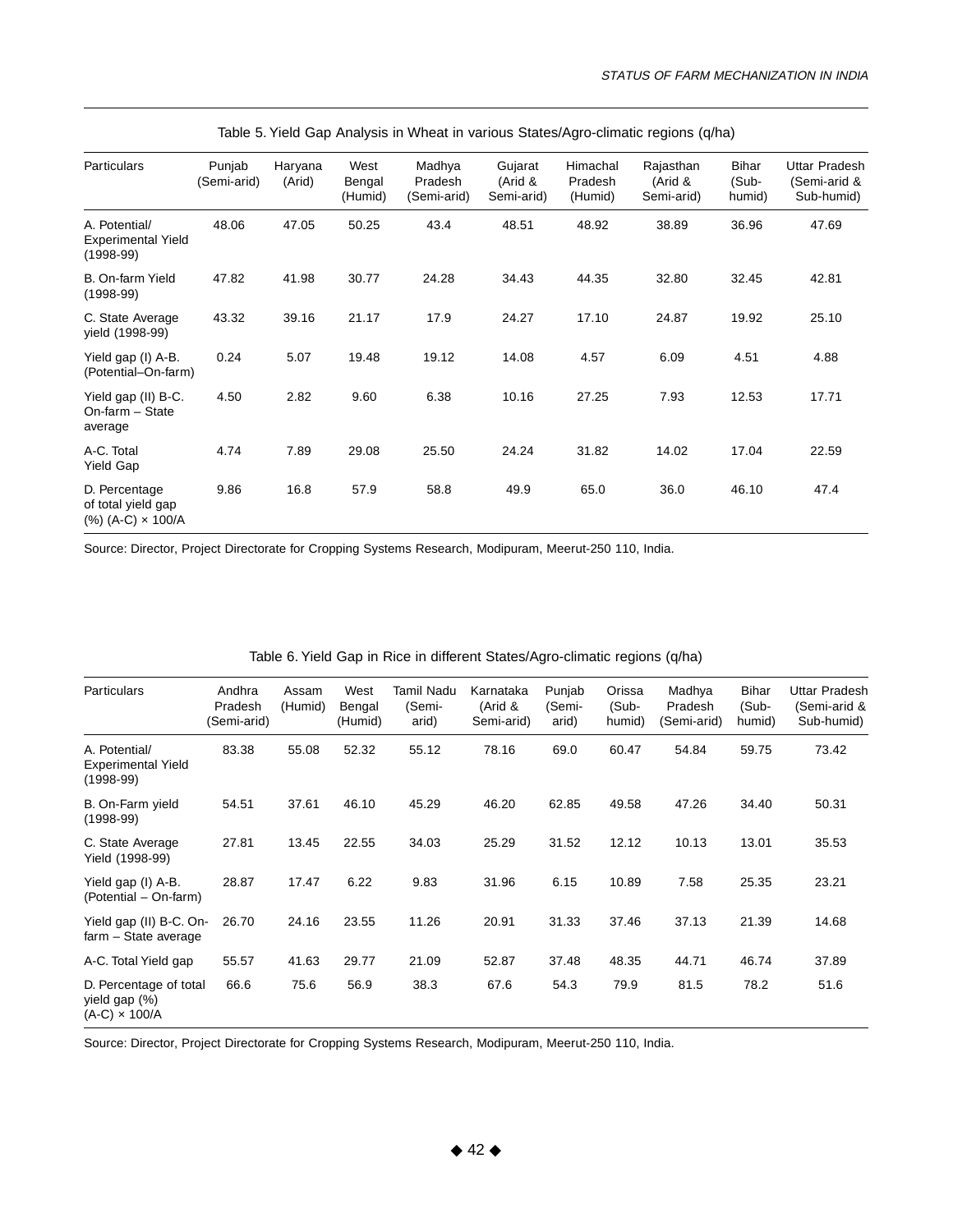## **8. HORTICULTURAL CROPS**

India has made a good place for itself on the Horticulture Map of the World with a total annual production of horticultural crops touching over 1490 million tones during 1999-00. The horticultural crops cover about 9 per cent of the total area contributing about 24.5 per cent of the gross agricultural output in the country. However, the productivity of fruits and vegetables grown in the country is low as compared to developed countries.

The information with regard to cropping pattern in horticultural crops particularly vegetables and tuber crops is not compiled and readily available. However, the constraints in production in these crops and zones/ states of cultivation of these crops is given briefly.

## **I. Vegetable Crops**

Vegetable crops in India are grown from the sea level to the snowline. The entire country can broadly be divided into six vegetable growing zones:-

| 1. Temperate Zone                |      | Jammu & Kashmir,<br>Himachal Pradesh, upper<br>Uttranchal and Punjab,<br>Darjeeling hill area of West<br>Bengal, Nilgiri hills areas of<br>Tamil Nadu, Arunachal<br>Pradesh and Sikkim. |
|----------------------------------|------|-----------------------------------------------------------------------------------------------------------------------------------------------------------------------------------------|
| 2. Northwestern subtropical zone | - 11 | Haryana, parts of Punjab,<br>Uttar Pradesh, Madhya<br>Pradesh and Bihar.                                                                                                                |
| 3. Northeastern subtropical zone | ÷    | Most parts of Bihar,<br>northern parts of West<br>Bengal, Meghalaya, Assam<br>and Nagaland.                                                                                             |
| 4. Central tropical zone         |      | Gujarat, most parts of<br>Madhya<br>Pradesh,<br>Maharashtra, Western part<br>of West Bengal, Tripura,<br>Manipur and part of<br>Mizoram.                                                |
| 5. Southern tropical zone        |      | Andhra<br>Pradesh,<br>Karnataka, Tamil Nadu and<br>part of Kerala.                                                                                                                      |
| 6. Coastal humid tropical zone   | ÷    | Coastal areas of Kerala.<br>Andhra Pradesh, West<br>Bengal and Orissa.                                                                                                                  |

Low productivity is the main feature of vegetable cultivation in India as farm yields of most of the vegetables in India are much lower than the average yield of world and developed countries. The productivity gap is more conspicuous in tomato, cabbage, onion, chilli and peas. Preponderance of hybrid varieties and protected cultivation are mainly responsible for high productivity in the developed countries. Average productivity levels of some important vegetables are given in Table 8.

# **Constraints in vegetables production:-**

- 1. Lack of planning in Production
- 2. Non-availability of seeds of improved varieties.
- 3. High cost of basic production elements
- 4. Inadequate plant protection measures and nonavailability of resistant varieties.
- 5. Weak marketing facilities
- 6. Transportation limits
- 7. Post harvest losses
- 8. Abiotic stresses.

## **II. Tuber Crops**

Tuber crops have good potential as secondary staple food, vegetable and industrial raw material. Many of the crops find favour with tribals as a rich source of carbohydrates. Many promising varieties of important tuber crops have been recommended and suitable agrotechniques and plant protection measures have been standardized. The important crops are Potato, Sweet potato, Colocasia, Cassava and Lesser yam.

These crops except potato are grown in poor soils with less inputs and even under drought and unfavourable conditions.

## **1. Potato**

For getting high production, the potato crop is required to be planted at optimum time using proper cultural, manurial and irrigational practices. Remunerative potato based cropping systems are also required to be developed to ensure stability of crop area and production and good returns to the farmers. The major potato producing belts are as follows:

- Himachal Pradesh (Shimla, Lahaul spiti & Mandi).
- Punjab (Jalandhar, Hoshiarpur, Ludhiana & Patiala) and Haryana (Ambala, Kurukshetra, Hisar, Karnal).
- Uttar Pradesh (Farrukhabad, Etawah, Mainpuri, Barabanki, Allahabad, Badaun, Moradabad, Agra, Aligarh, Mathura, Faizabad).
- Madhya Pradesh (Sidhi, Satana, Rewa, Sarguja, Rajgarh, Sagar, Tikamgarh).
- Gujarat (Khera, Dissa, Banaskantha, Jamnagar, Baroda, Mehsana).
- Orissa (Cuttack, Dhenkamal, Puri & Sambalpur) and West Bengal.
- Maharashtra (Pune, Satara, Kolhapur, Nasik).
- Karnataka (Belgaum, Dharwad, Hassan and Kolar).
- Andhra Pradesh (Medak and Chitture).

• Tamil Nadu (Dhindigulanna, The Nilgiris).

The State-wise area, production and productivity of potato are given in Table 9.

The information relating to remunerative crop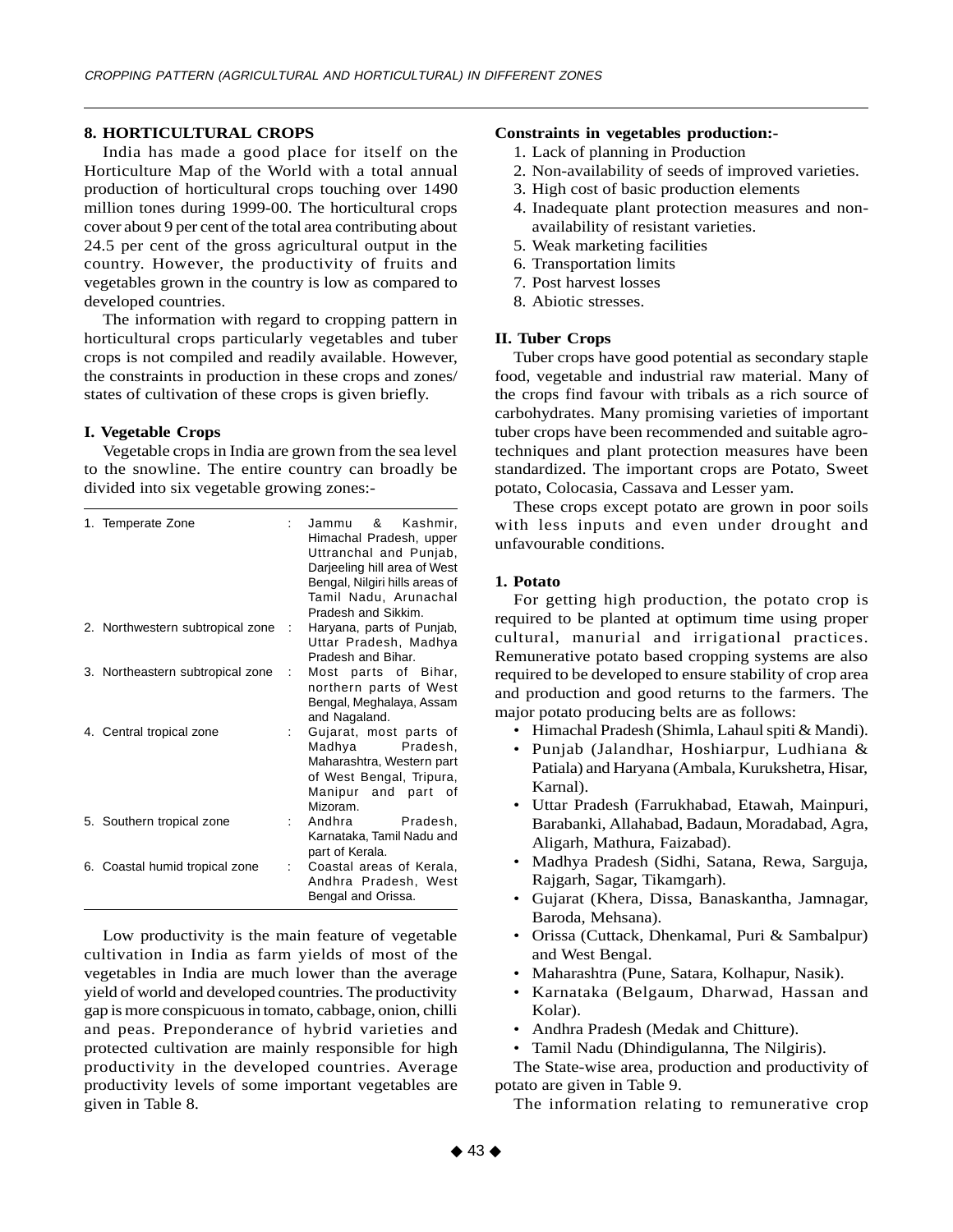| State/UTs                                  |           | Area (in 000'ha)             |         |           | Production (in 000't) | Productivity (t/ha) |           |                |       |
|--------------------------------------------|-----------|------------------------------|---------|-----------|-----------------------|---------------------|-----------|----------------|-------|
|                                            | 91-92     | 98-99                        | 99-00   | 91-92     | 98-99                 | 99-00               | 91-92     | 98-99          | 99-00 |
| Andhra Pradesh                             | 155.2     | 249.3                        | 230.1   | 1452.6    | 3541.2                | 2839.1              | 9.4       | 14.2           | 12.3  |
| Arunachal Pradesh                          | 17.2      | 16.7                         | 16.9    | 79.9      | 80.9                  | 80.9                | 4.6       | 4.8            | 4.8   |
| Assam                                      | 222.4     | 245.9                        | 255.9   | 2132.3    | 2834.8                | 3089.4              | 9.6       | 11.5           | 12.1  |
| Bihar (including<br>Jharkhand)             | 843.3     | 616.6                        | 626.0   | 8643.1    | 9418.4                | 9548.8              | 10.2      | 15.3           | 15.3  |
| Delhi                                      | 55.0      | 45.5                         | 45.7    | 627.8     | 621.9                 | 652.0               | 11.4      | 14.3           | 14.3  |
| Goa                                        | <b>NA</b> | 7.6                          | 7.6     | <b>NA</b> | 70.0                  | 70.0                | <b>NA</b> | 9.2            | 9.2   |
| Gujarat                                    | 114.6     | 189.9                        | 201.0   | 1667.9    | 3255.0                | 2647.0              | 14.6      | 17.1           | 13.2  |
| Haryana                                    | 60.8      | 120.0                        | 135.0   | 877.0     | 1850.0                | 2094.5              | 14.4      | 15.4           | 15.5  |
| Himachal Pradesh                           | 38.7      | 45.8                         | 40.6    | 476.0     | 606.4                 | 660.9               | 12.3      | 13.2           | 16.3  |
| Jammu & Kashmir                            | 180.3     | 41.2                         | 41.4    | 745.0     | 606.9                 | 584.4               | 4.1       | 14.7           | 14.1  |
| Karnataka                                  | 351.1     | 309.7                        | 361.6   | 3673.2    | 4944.9                | 6796.9              | 10.5      | 16.0           | 18.8  |
| Kerala                                     | 202.1     | 159.7                        | 159.7   | 3229.1    | 2857.2                | 2857.1              | 16.0      | 17.9           | 17.9  |
| Madhya Pradesh<br>(including Chhattisgarh) | 176.4     | 234.0                        | 258.7   | 2221.0    | 3276.2                | 3632.0              | 12.6      | 14.0           | 14.0  |
| Maharashtra                                | 241.1     | 341.2                        | 385.3   | 4171.3    | 4479.5                | 4828.6              | 17.3      | 13.1           | 12.5  |
| Manipur                                    | 11.8      | 8.5                          | 9.0     | 50.3      | 45.0                  | 60.8                | 4.3       | 5.3            | 6.8   |
| Meghalaya                                  | 25.9      | 36.6                         | 29.2    | 219.2     | 308.7                 | 252.9               | 8.5       | 8.4            | 8.7   |
| Mizoram                                    | 6.0       | 8.4                          | 8.3     | 31.8      | 62.4                  | 56.3                | 5.3       | 7.4            | 6.8   |
| Nagaland                                   | 8.2       | 15.1                         | 20.9    | 66.9      | 313.3                 | 235.7               | 8.2       | 10.4           | 11.3  |
| Orissa                                     | 710.3     | 883.9                        | 788.1   | 7275.0    | 10087.1               | 9096.0              | 10.2      | 11.4           | 11.5  |
| Punjab                                     | 84.5      | 117.1                        | 135.4   | 1450.0    | 1906.3                | 2285.0              | 17.2      | 16.3           | 16.9  |
| Rajasthan                                  | 62.9      | 99.3                         | 98.7    | 307.0     | 396.1                 | 472.6               | 4.9       | 4.0            | 4.8   |
| Sikkim                                     | 7.6       | 9.4                          | 9.6     | 46.1      | 42.2                  | 43.0                | 6.1       | 4.5            | 4.5   |
| <b>Tamil Nadu</b>                          | 889.3     | 206.7                        | 209.1   | 3796.9    | 5704.8                | 5660.3              | 4.3       | 27.6           | 27.1  |
| Tripura                                    | 30.4      | 18.4                         | 18.4    | 306.9     | 232.8                 | 232.8               | 10.1      | 12.7           | 12.7  |
| U.P. (Hills)<br>(Uttranchal)               | 57.1      | 91.5                         | 81.9    | 617.6     | 840.7                 | 733.2               | 10.8      | 9.2            | 9.0   |
| U.P. (Plains)                              | 576.7     | 640.7                        | 688.9   | 9627.3    | 12680.6               | 13842.4             | 16.7      | 19.8           | 20.1  |
| West Bengal                                | 456.0     | 1100.0                       | 1122.3  | 4680.0    | 16367.4               | 17413.8             | 10.3      | 14.9           | 15.5  |
| Andaman & Nicobar                          | 3.4       | 3.1                          | 3.1     | 13.2      | 15.8                  | 15.8                | $3.9\,$   | 5.1            | 5.1   |
| Chandigarh                                 | 0.3       | 0.4                          | 0.1     | 11.1      | 11.5                  | $1.2$               | 37.0      | 28.8           | 12.0  |
| Dadra & Nagar Haveli                       | 1.5       | 1.5                          | 1.5     | 13.6      | 13.5                  | 13.5                | 9.1       | 9.0            | 9.0   |
| Daman & Diu                                | 0.0       | 0.1                          | 0.1     | $1.3$     | $1.0$                 | 1.1                 |           | 10.0           |       |
| Lakshadweep                                | 0.4       | $\qquad \qquad \blacksquare$ | 0.3     | 0.3       |                       | $0.2\,$             | 0.8       | $\blacksquare$ | 0.7   |
| Pondicherry                                | 2.4       | $2.2\,$                      | $2.6\,$ | 22.3      | 33.5                  | 32.6                | 9.3       | 15.2           | 12.5  |
| All India                                  | 5592.6    | 5866.0                       | 5993.0  | 58532.0   | 87536.0               | 90830.7             | 10.5      | 14.9           | 15.2  |

Table 7. Area, production and productivity state-wise under various vegetable crops

Source: Horticulture Data Base (2001).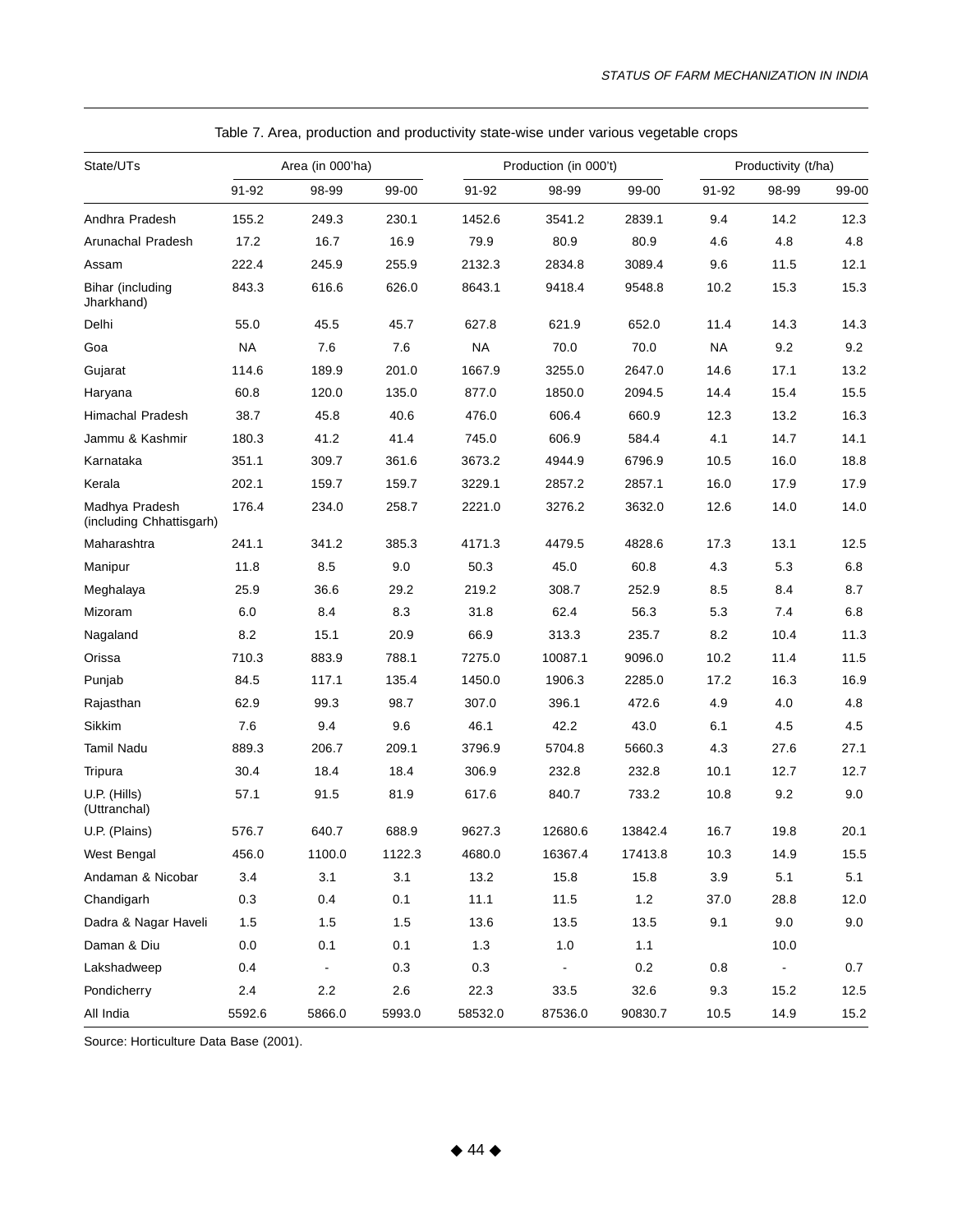| Crop                     |        | Developed Developing World |       | India               |                     |
|--------------------------|--------|----------------------------|-------|---------------------|---------------------|
|                          |        |                            |       | Onfarm <sup>*</sup> | Experi-<br>mental** |
| Tomato                   | 33.73  | 18.97                      | 25.09 | 15.60               | 30.0                |
| Cabbage                  | 25.22  | 17.67                      | 21.62 | 15.68               | 36.0                |
| Melons and<br>cantaloupe | 17.0   | 17.9                       | 16.10 | 16.8                | 22.0                |
| Watermelon               | 12.97  | 15.85                      | 14.71 | 12.71               | 17.60               |
| Cucumber                 | 15.16. | 13.99                      | 14.51 | 6.75                | 13.60               |
| <b>Brinjal</b>           | 13.00  | 12.30                      | 13.70 | 13.08               | 25.00               |
| Onion                    | 18.31  | 11.67                      | 13.79 | 14.18               | 34.00               |
| Cauliflower              | 16.80  | 10.62                      | 13.62 | 14.78               | 26.60               |
| Chilli (green)           | 15.97  | 6.77                       | 8.29  | 2.02                | 7.50                |
| Beans (green)            | 7.68   | 6.24                       | 6.88  | 2.20                | 11.50               |
| Peas (green)             | 7.26   | 3.74                       | 6.08  | 7.29                | 16.50               |

Table 8. Average Productivity Levels (t/ha) of some important vegetables in the world

\*Onfarm productivity has been calculated on the basis of area and production (1994-95).

\*\*Experimental productivity is based on average yield of different crops under All India Coordinated trials.

rotations at various locations, promising intercropping systems and remunerative intercrops for different regions is given in Tables 10, 11 and 12.

## **Future Thrusts**

Due to diminishing availability of land resources, the increase in area under potato that occurred in the past is not expected to continue. The possibility of some increase in *Kharif* potato areas in the plateau regions of Bihar, Maharashtra and Karnataka exists provided suitable production technologies are available. Increasing the cropping intensity by identifying suitable, companion crops with potato and the development of remunerative potato based cropping systems can also add to the area under *Rabi* potato.

For increasing the production levels from the present 15.2 million tones to 30 million tones and the productivity from 16.2t/ha to 20 t/ha in the country there is need to pay special attention to the problems of potato growing areas like eastern UP, North Eastern Bihar and the states of Assam and Karnataka which have large areas under the potato crop but their productivity levels are low.

## **2. Sweet potato**

The recommended time of planting of the crop among the different states are given below:

| <b>States</b>                                | Ideal time of Planting                                                                                                                                                                                                                                                                            |
|----------------------------------------------|---------------------------------------------------------------------------------------------------------------------------------------------------------------------------------------------------------------------------------------------------------------------------------------------------|
| Bihar, Assam, NE region<br>and Uttar Pradesh | As a summer crop it is grown in February<br>(with irrigation). In June sweet potato is<br>raised as upland rainfed crop and in<br>September-October as autumn crop.<br>November is the ideal time for the <i>diara</i><br>land of Bihar where the crop is raised after<br>the recession of flood. |
| Andhra Pradesh                               | Kharif and Rabi (with irrigation)                                                                                                                                                                                                                                                                 |
| Tamil Nadu                                   | May-September (with irrigation)                                                                                                                                                                                                                                                                   |
| Maharashtra                                  | Kharif and Rabi (with irrigation)                                                                                                                                                                                                                                                                 |
| Madhya Pradesh                               | August-September                                                                                                                                                                                                                                                                                  |
| Karnataka                                    | Kharif and Rabi (with irrigation)                                                                                                                                                                                                                                                                 |
| West Bengal                                  | September-October                                                                                                                                                                                                                                                                                 |
| Chhotanagpur Plateau<br>of Bihar             | August-September                                                                                                                                                                                                                                                                                  |
| In other states                              | it is grown mostly as Kharif crop during<br>rainy season                                                                                                                                                                                                                                          |

|  | Table 9. State-wise area, production and productivity of potato |  |  |  |  |  |
|--|-----------------------------------------------------------------|--|--|--|--|--|
|--|-----------------------------------------------------------------|--|--|--|--|--|

| State/UTs     | Area (in 000'ha) |        |        | Production (in 000'mt) |         |         | Productivity (mt/ha) |       |       |
|---------------|------------------|--------|--------|------------------------|---------|---------|----------------------|-------|-------|
|               | 91-92            | 98-99  | 99-00  | 91-92                  | 98-99   | 99-00   | 91-92                | 98-99 | 99-00 |
| Assam         | 61.7             | 77.0   | 76.7   | 473.3                  | 611.1   | 699.7   | 7.7                  | 7.9   | 9.1   |
| Bihar         | 305.0            | 191.4  | 175.5  | 3250.0                 | 1675    | 1720.2  | 10.7                 | 8.8   | 9.8   |
| Gujarat       | 16.8             | 31.6   | 31.3   | 412.5                  | 712.9   | 688.7   | 24.6                 | 22.6  | 22.0  |
| Haryana       | 13.8             | 17.2   | 16.5   | 205.0                  | 276.2   | 260.0   | 14.9                 | 16.1  | 15.8  |
| H.P.          | 14.7             | 10.9   | 10.6   | 110.0                  | 91.2    | 140.9   | 7.5                  | 8.4   | 13.3  |
| Karnataka     | 35.4             | 28.1   | 32.3   | 650.0                  | 394.0   | 460.0   | 18.4                 | 14.0  | 14.2  |
| M.P.          | 31.7             | 55.1   | 62.0   | 368.0                  | 841.3   | 808.6   | 11.6                 | 15.3  | 13.0  |
| Meghalaya     | 17.6             | 20.5   | 18.3   | 153.2                  | 200.5   | 143.2   | 8.7                  | 9.8   | 7.8   |
| Punjab        | 46.6             | 50.3   | 75.5   | 923.1                  | 941.9   | 1563.2  | 19.8                 | 18.7  | 20.7  |
| U.P. (plains) | 323.0            | 421.3  | 463    | 6145.6                 | 9533.7  | 10455.3 | 19.0                 | 22.6  | 22.6  |
| West Bengal   | 206.3            | 318.2  | 315.8  | 4531.8                 | 6692.4  | 7482.3  | 22.0                 | 21.0  | 23.7  |
| <b>Others</b> | <b>NA</b>        | 58.6   | 63.4   | <b>NA</b>              | 524.5   | 578.0   |                      | -     |       |
| Total         | 1135.1           | 1280.2 | 1340.9 | 18195.0                | 22494.7 | 25000.1 | 16.0                 | 17.6  | 18.6  |

Source: Indian Horticulture Data Base (2001).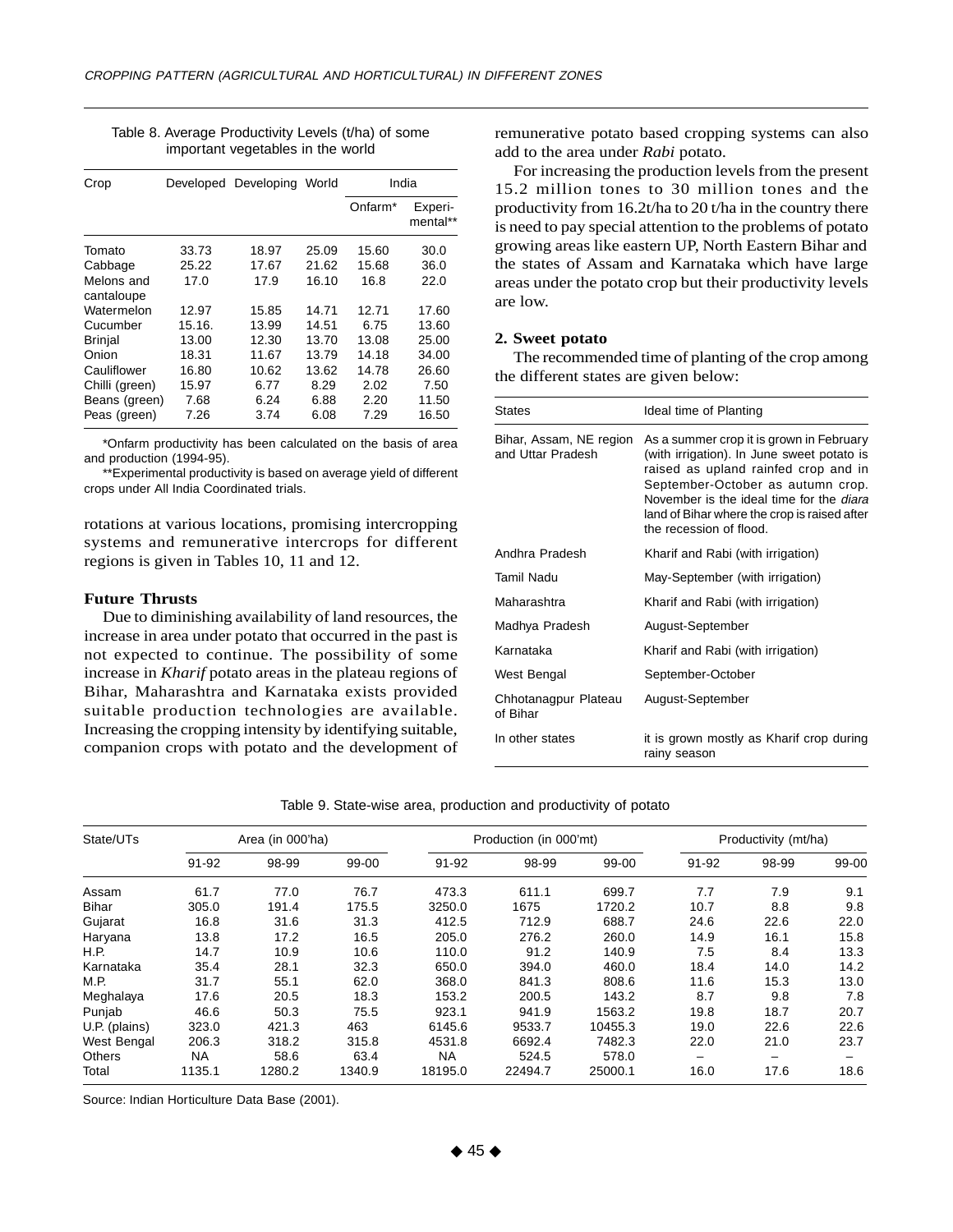| Centre     | Recommended rotation                              |         | Net Returns (Rs./ha) |         |  |  |
|------------|---------------------------------------------------|---------|----------------------|---------|--|--|
|            |                                                   | Ist Yr. | IInd Yr.             | III Yr. |  |  |
| Kanpur     | Potato-Bajra-<br>Groundnut                        | 43106   | 63022                |         |  |  |
| Deesa      | Potato-Bajra-<br>Groundnut                        | 41875   | 34665                | 36148   |  |  |
|            | Potato-Groundnut-<br>Bajra                        | 29250   | 34500                | 34926   |  |  |
| Ranchi     | Potato-Greengram-<br>Groundnut                    | 19058   | 23385                | 19590   |  |  |
| Chhindwara | Potato-Okra-<br>Soyabean                          | 14981   | 28620                | 30125   |  |  |
|            | Potato-Mung-<br>Maize                             | 19559   | 20539                | 29597   |  |  |
| Hisar      | Onion-Okra                                        | 52405   | 60841                | 49761   |  |  |
|            | Potato-Tomato-<br>Okra                            | 46940   | 38038                | 38988   |  |  |
| Jorhat     | Potato-Mung-<br>Paddy (Trans.)                    | 22760   | 54422                |         |  |  |
|            | Potato-Summer<br>Paddy (Trans.)<br>Paddy (Trans.) | 20633   | 52900                |         |  |  |

Table 10. Remunerative crop rotations at various locations

Source: 20 Years of Potato Research, 1994 (AICRP), CPRI, Shimla.

Table 11. Promising inter-cropping systems

| Centre                   | Pure Potato | Yield (q/ha)<br>Potato+Intercrop |
|--------------------------|-------------|----------------------------------|
| Kanpur                   |             |                                  |
| Potato + Wheat           | 270         | $257 + 25$                       |
| Potato + Onion(for seed) | 270         | $265 + 3$                        |
| Pantnagar                |             |                                  |
| Potato + Wheat           | 313         | $304 + 45$                       |
| Potato + Radish          | 313         | $314 + 7$                        |
| Patna                    |             |                                  |
| Potato + Wheat           | 223         | $214 + 15$                       |
| Potato + Radish          | 223         | $206 + 25$                       |

Source: 20 Years of Potato Research, 1994 (AICRP), CPRI, Shimla.

#### **3. Colocasia**

In Bihar, the crop can be planted successfully in February and June. In areas of Bihar, West Bengal and Eastern U.P., where irrigation is available, February planting is ideal. In Kerala, April-June is the ideal time of planting. February is the planting time in Andhra Pradesh, April in Assam and June in other parts of India.

## **4. Cassava**

In Kerala, cassava is grown as a rainfed crop. Best planting season is April-May with the onset of southwest monsoon. June planting is ideal for Andhra Pradesh, Assam and Jagadalpur under rainfed conditions. Under irrigated conditions of Tamil Nadu, planting in September is found suitable.

Legumes are most suited inter-crop in cassava. Intercropping of blackgram in Tamil Nadu, greengram or blackgram in Andhra Pradesh and French bean in Assam are suitable and profitable. Bunch varieties of groundnut like TMV-2 and TMV-7 are also found to be ideal as an inter crop in cassava.

## **5. Lesser Yam**

Sree Latha is a versatile variety suitable for Bihar, Assam, West Bengal, Kerala and Andhra Pradesh whereas Konkan Kanchan is a variety identified and recommended for Maharashtra.

#### **9. RESEARCH GAP AND FUTURE THRUST**

Tuber crops, in general, are low priority crops and are grown in marginal fields by poor farmers. Naturally, crop production techniques involving high inputs may not have much relevance with the majority of farmers hence identification of stress tolerant lines with reasonable yield potential is one of the important

| Centre       | Crops                      | Yield (q/ha) |           |                   | Net gain (Rs./ha) |                |                    |
|--------------|----------------------------|--------------|-----------|-------------------|-------------------|----------------|--------------------|
|              |                            | Potato       | Intercrop | Potato+ Intercrop | Potato Pure       | Intercrop Pure | Potato + Intercrop |
| Hisar        | Potato+Fennel              | 287          | 31.0      | $280+17.0$        | 54.467            | 46.130         | 68,613             |
|              | Potato+Onion<br>(for seed) | 287          | 14.0      | $244+11.0$        | 54,467            | 104.341        | 136,868            |
| Faizabad     | Potato+Mustard             | 276          | 28.7      | $225 + 8.5$       | 25.400            | 27,000         | 30,123             |
| Chhindwara   | Potato+Onion<br>(for bulb) | 266          | 295.5     | $201+152.7$       | 34,190            | 42,853         | 44,843             |
| Kanpur       | Potato+Linseed             | 384          | 29.0      | $334+10.0$        | 40.497            | 15,559         | 47,174             |
| Ranchi       | Potato+Wheat               | 262          | 45.0      | $275+22.0$        | 16.050            | 10.720         | 23,895             |
| Rajgurunagar | Potato+Sugarcane           | 149          | 1240.0    | 98+1404.6         | 9,630             | 28,352         | 33,752             |

| Table 12. Remunerative intercrops for different regions |  |  |
|---------------------------------------------------------|--|--|
|                                                         |  |  |

Source: 20 Years of Potato Research, 1994 (AICRP), CPRI, Shimla.